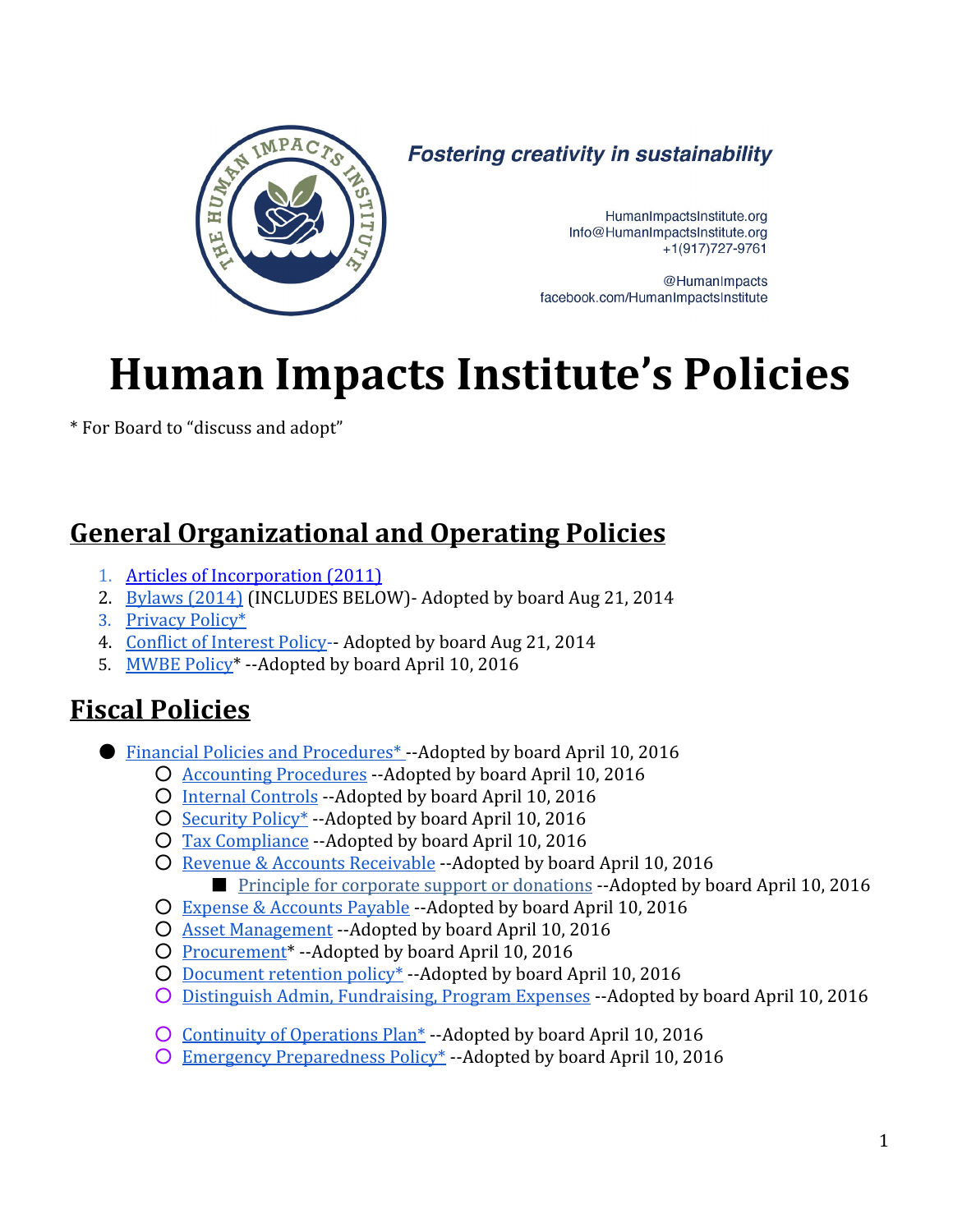### **Employee [Handbook](https://docs.google.com/document/d/1vKB1hMN9vf3nASqD_IGlZ2bo7nFU4Eb0GLuUTU4U0fY/edit#)**\* (in other document) --Adopted by board April 10, 2016

### **Employee Hiring Procedure Documents**

- **Employee/Consultant Checklist**
- **Draft contracts (volunteer, employee, consultant)**
- **Documents and process for joining Human Impacts Institute (i.e. background checks, IDs, 990, etc)**

### **Resources**

Great Ideas for [Policies](#page-35-0) Compliance from Grants Gateway Employee vs. [Contractor](#page-36-0) Guides (IRS and NYS)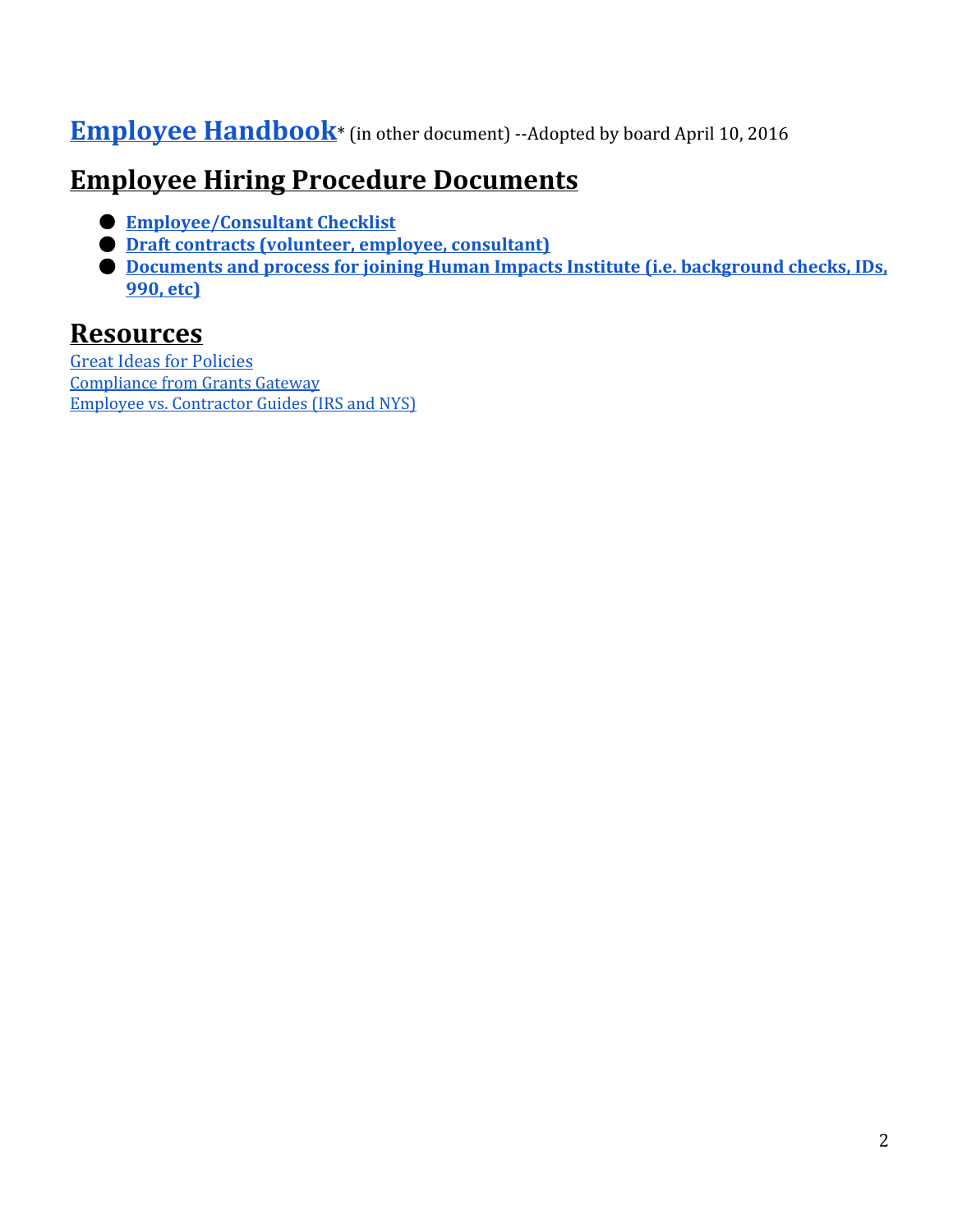# <span id="page-2-0"></span>**Articles of Incorporation**

#### **CERTIFICATE OF INCORPORATION OF HUMAN IMPACTS INSTITUTE, INC. UNDER SECTION 402 OF THE NOT-FOR-PROFIT CORPORATION LAW**

The undersigned, a natural person of the age of eighteen or over, certifies:

- 1. The name of the Corporation is Human Impacts Institute, Inc. (the "Corporation").
- 2. The Corporation is a corporation as defined in subparagraph (a)(5) of Section 102 of the Not-for-Profit Corporation Law and shall be a Type B corporation under Section 201 of the Not-for-Profit Corporation Law.
- 3. The Corporation is formed for the purpose of fostering sustainable human impacts on ecosystems through community engagement, leadership, collaboration, knowledge-building and creative expression. We do this by connecting communities through a shared awareness of, and accountability for, the natural environment. In furtherance of these charitable and educational purposes, the Corporation shall:
	- a. Use local communities as an example in informational resource sharing and environmental awareness;
	- b. Sponsor experiential learning events and programming where contributors practice leadership through hands-on problem solving and community service responsibility for their environmental impacts;
	- c. Form collaborative partnerships--organizations through unite through programming partnerships, joint advocacy, and idea development;
	- d. Provide a gathering place for participatory research by students seeking to enrich their learning experience;
	- e. Disseminate information and provide technical assistance to individuals, organizations and communities on environmental responsibility and action;
	- f. Create a forum for creative expression where individuals have a lowcost means to trade and create art materials and use culture and art to inspire others to engage in environmental issues and solutions;
	- g. Produce policy recommendations and analysis based on the research and work of participants in the Institute; and
	- h. Maintain a website where information is freely disseminated on environmental issues and solutions.
- 4. In furtherance of the foregoing purposes, the Corporation shall have all the general powers enumerated in Section 202 of the Not-for-Profit Law and such other powers now or hereafter permitted by law for a corporation organized for the foregoing purposes, including the power to solicit grants and contributions for any corporate purpose.
- 5. Notwithstanding any other provision of this certificate, the Corporation is organized exclusively for charitable and educational purposes, and shall not carry on any activities not permitted to be carried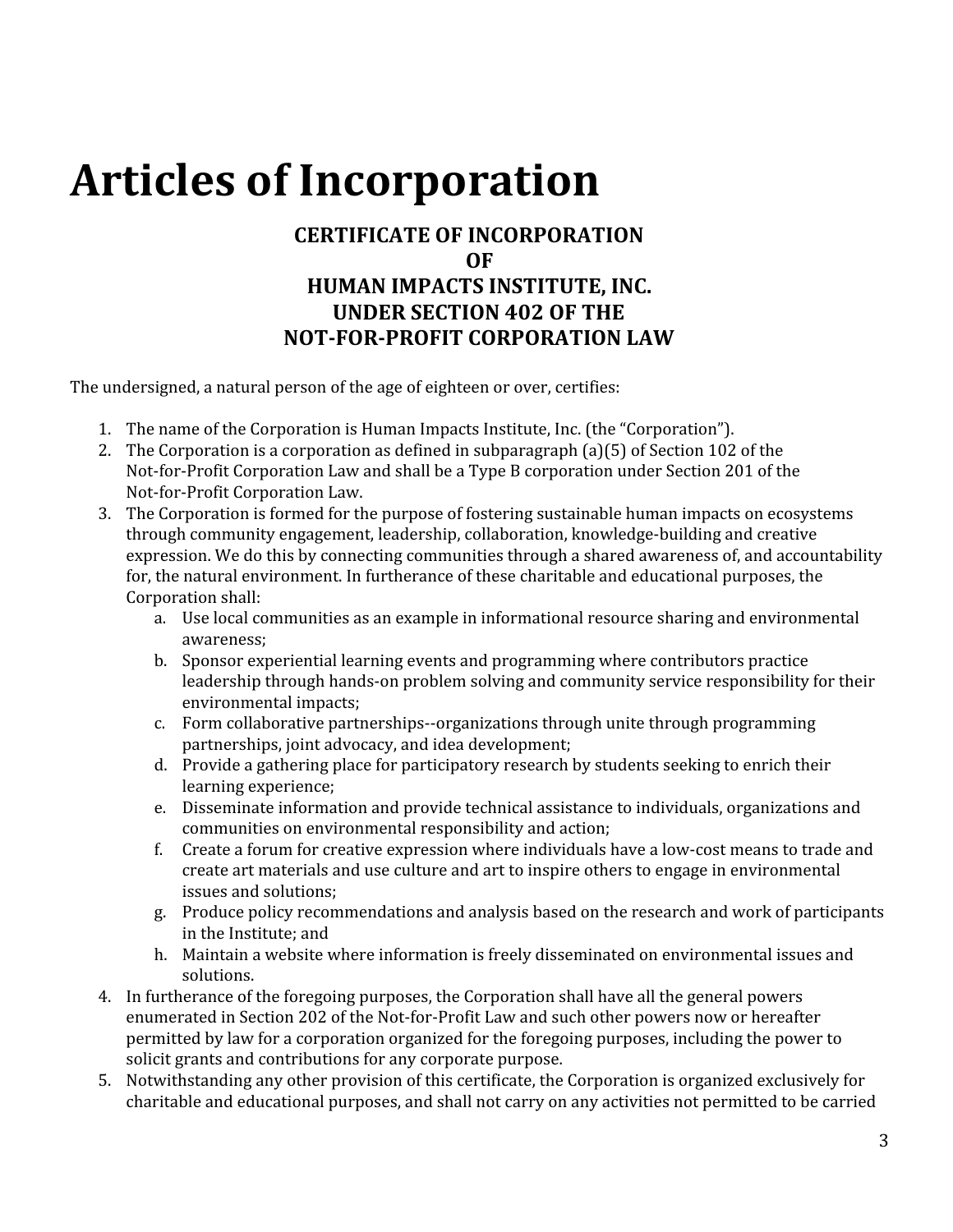on:

NAME

- a. By a corporation exempt from Federal income tax under Section  $501(c)(3)$  of the Internal Revenue Code, as it may be amended (the "Code"); or
- b. By a corporation contributions to which are deductible under Section  $170(c)(2)$  of the Code.
- 6. The Corporation is not formed for pecuniary profit or for financial gain and no part of its assets, income or profit shall inure to the benefit of, or be distributed to its members, trustees, directors, officers or other private persons, except that the Corporation shall be authorized to pay reasonable compensation for services rendered.
- 7. No substantial part of the activities of the Corporation shall be the carrying on of propaganda, unless otherwise attempting to influence legislation, except to the extent permitted by the Code pursuant to an election under Section 500(h) of the Code or otherwise, and the Corporation shall not participate in or intervene in (including the publishing or distributing of statements) any political campaign on behalf of or in opposition to any candidate for public office.
- 8. Nothing herein shall authorize the Corporation to engage in any of the activities mentioned in Section  $404(a)$  through (c) or Section  $404(e)$  through (w).
- 9. The principal office of the Corporation shall be located in Kings County, State of New York.
- 10. The names and addresses of the initial directors, each of whom is of full age, are as follows:

| 312 South 3rd Street, Apt 6<br>Brooklyn, NY, 11211, USA |
|---------------------------------------------------------|
| 315 Bleecker Street #166<br>New York, NY 10014          |
| 144A Diamond St., 2nd floor<br>Brooklyn, NY 11211       |
|                                                         |

- 11. The Secretary of State is hereby designated as agent of the Corporation upon whom process against it may be served. The post office address to which the Secretary shall mail a copy of any process against the corporation served upon him is: 312 South 3rd Street, #7, Brooklyn, NY 11211.
- 12. In the event of dissolution, all of the assets and property of the Corporation remaining after payment of expenses and the satisfaction of all liabilities shall be distributed to organizations which qualify under Section 501©(3) of the Code or to the Federal government or State or local governments for a public purpose, subject to the approval of a Justice of the Supreme Court of the State of New York.

IN WITNESS WHEREOF this certificate has been signed and the statements made herein affirmed as true under the penalties of perjury this 11 day of March, 2011.

This

Tara DePorte, Incorporator 312 South 3rd Street, #6 Brooklyn, NY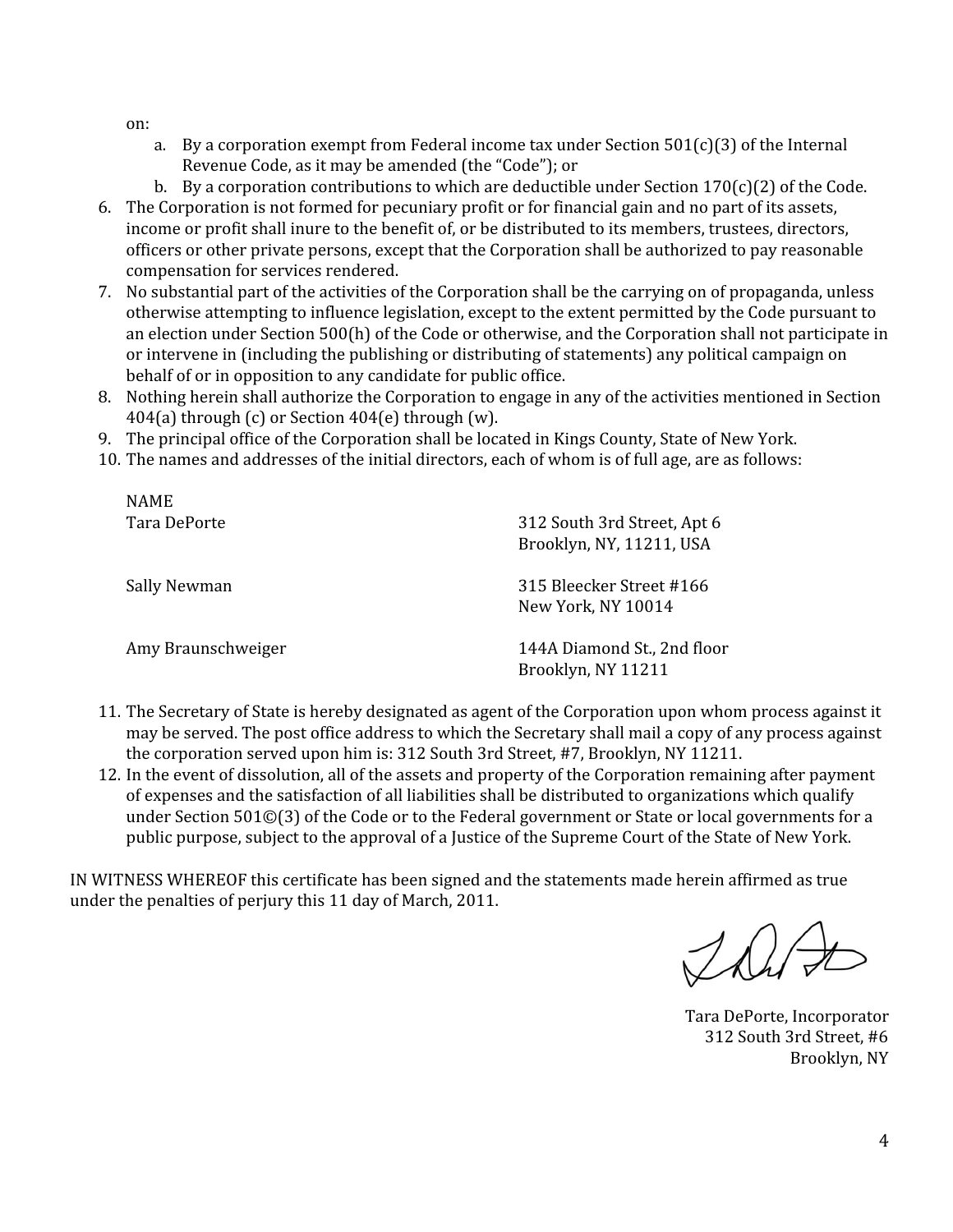# <span id="page-4-0"></span>**BylawsAdopted by the Board of Directors, August 21st, <sup>2014</sup>**

#### **BYLAWS OF HUMAN IMPACTS INSTITUTE, INC. (the "Corporation")**

ARTICLE I **MEMBERS** The Corporation shall have no members.

ARTICLE II

#### **OFFICES**

The principal office of the Corporation shall be in Kings County, State of New York. The Corporation may also have offices at such other places as the Board of Directors (the "Board") may from time to time determine or the business of the Corporation may require.

ARTICLE III

#### BOARD OF DIRECTORS

Section 1. Powers and Duties. The Board shall have general power to control and manage the affairs and property of the Corporation subject to applicable law and in accordance with the purposes and limitations set forth in the Certificate of Incorporation and herein.

- (a) The Board may:
	- (i) Appoint and discharge advisors and consultants who have skills necessary or helpful to the Corporation.
	- (ii) Employ and discharge persons for the furtherance of the purposes of the Corporation.
	- (iii) Exercise all other powers necessary to manage the affairs and further the purposes of the Corporation in conformity with the Certificate of Incorporation and these Bylaws.

(b) The Board shall:

(i) Direct the President and Treasurer of the Corporation to present at the annual meeting of the Board a financial report, verified by the President and Treasurer or a majority of the Directors, or certified by an independent public accountant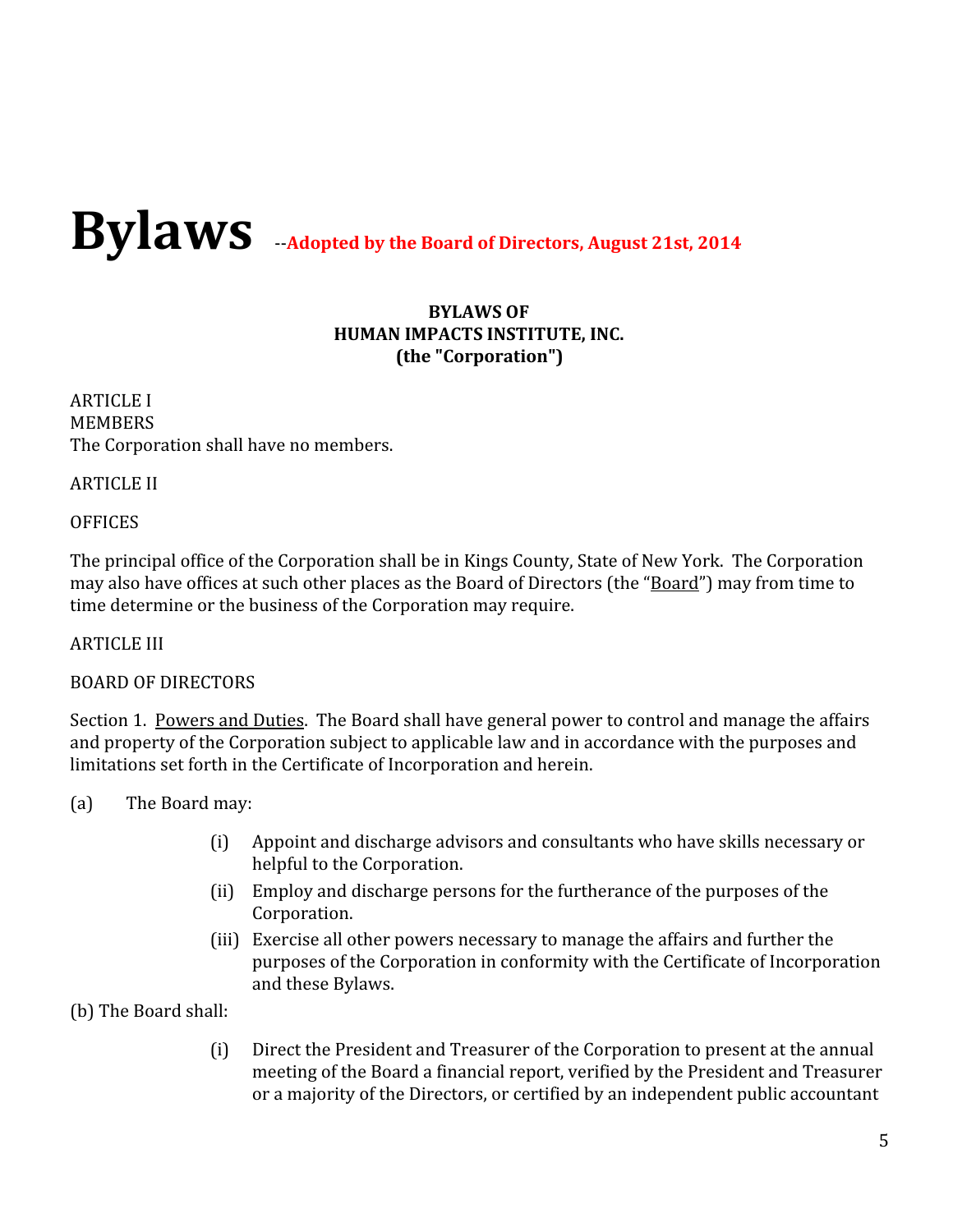or certified public accountant or a firm of such accountants selected by the Board. This report shall be filed with the records of the Corporation and a copy or abstract thereof entered in the minutes of the proceedings of the annual meeting of the Board.

(ii) Select all Officers for the Corporation and approve the members of any standing committee appointed by the President.

Section 2. Number. The number of Directors constituting the entire Board shall be not less than three and not more than eleven. Subject to such minimum, the number of Directors may be increased or decreased from time to time, by resolution of the Board, but such action by the Board shall require a vote of a majority of the entire Board and no decrease shall shorten the term of any incumbent Director. The "entire Board" shall consist of the number of directors that were elected as of the most recently held election of directors.

Section 3. Election and Term of Office. The initial Directors shall be the persons named in the Certificate of Incorporation and shall serve until the first annual meeting of the Board. The Directors shall hold office for two year terms; provided, however, that any Director elected to fill an unexpired term (whether resulting from the death, resignation or removal or created by an increase in the number of Directors) shall hold office until the next annual meeting at which the election of Directors is in the regular order of business and until his successor is elected or appointed and qualified. Directors may be elected to any number of consecutive terms. To become a Director, a person shall be nominated by the Board or a committee thereof and elected by a plurality of the Board.

Section 4. Qualification for Directors. Each Director shall be at least 18 years of age.

Section 5. Classification of Directors. At the first annual meeting at which the election of Directors is in the regular order of business, the Directors shall be divided into two equal as possible classes with approximately half of the Directors in the first class and approximately half of the Directors in the second class. The term of office of the first class shall expire at the first annual meeting of the Corporation following the annual meeting at which Directors are first designated into classes, and the term of office of the second class shall expire at the following annual meeting. At each annual meeting after Directors are first designated into classes, Directors shall be elected for a term of two years to replace those whose terms shall expire.

Section 6. Removal. Any Director may be removed at any time for cause by a two-thirds vote of Directors then in office at a regular meeting or special meeting of the Board called for that purpose; provided that there is a quorum of not less than a majority present at such meeting; provided further that at least one week's notice of the proposed action shall have been given to the entire Board then in office. Missing three consecutive meetings of the Board unless a majority of the Directors has excused such Director from attendance due to extreme circumstance(s) or not supporting the mission of the Corporation may constitute cause.

Section 7. Resignation. Any Director may resign from the Board at any time. Such resignation shall be made in writing, and shall take effect at the time specified therein, and if no time be specified, at the time of its receipt by the Corporation or the President. The acceptance of a resignation by the Board shall not be necessary to make it effective, but no resignation shall discharge any accrued obligation or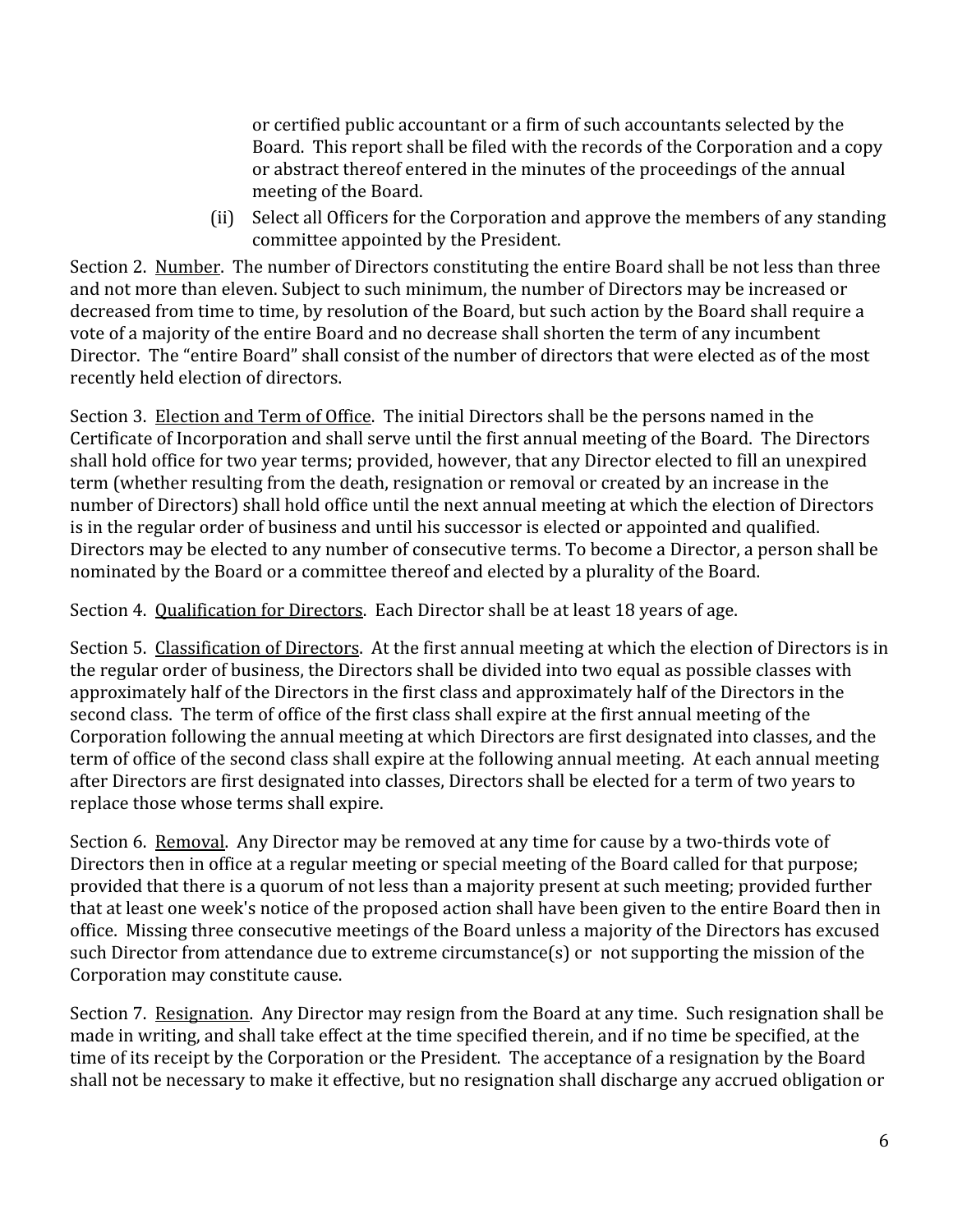duty of a Director.

Section 8. Vacancies and Newly Created Directorships. Any newly created Directorships and any vacancies on the Board arising at any time and from any cause may be filled at any meeting of the Board by a majority of the Directors then in office, regardless of their number. The Directors so elected shall serve until the next annual meeting at which the election of Directors is the regular order of business and his successor is elected or appointed or qualified. A vacancy in the Board shall be deemed to exist on the occurrence of any of the following:

- (a) the death, resignation or removal of any Director;
- (b) an increase in the authorized number of Directors by resolution of the Board; or
- (c) the failure of the Directors, at any annual or other meeting of Directors at which any one or more Directors are to be elected, to elect the full authorized number of Directors to be voted for at that meeting.

Section 9. Meetings. Meetings of the Board may be held at any place as the Board may from time to time fix. The annual meeting of the Board shall be held at a date, time and place fixed by the Board at such time the Board shall receive an annual report. Other regular meetings of the Board shall be held no fewer than two times during the year at a time and place fixed by the Board. Special meetings of the Board shall be held whenever called by the President or any other officer of the Corporation, in each case at such time and place as shall be fixed by the person or persons calling the meeting.

Section 10. Notice of Meetings. Regular meetings may be held without notice of the time and place if such meetings are fixed by the Board. Notice of the time and place of the annual meeting, each regular meeting not fixed by the Board and each special meeting of the Board which notice shall, to the extent possible, be accompanied by a written agenda setting forth all matters upon which action is proposed to be taken shall be (i) delivered to each Director by e-mail or facsimile at least seven days before the day on which the meeting is to be held; or (ii) mailed to each Director, postage prepaid, addressed to him or her at his or her residence or usual place of business (or at such other address as he or she may have designated in a written request filed with the Secretary at least seven days before the day on which the meeting is to be held). To discuss matters requiring prompt action, notice of special meetings may be sent to each Director by e-mail, facsimile, or telephone, or given personally, no less than twenty-four hours before the time at which such meeting is to be held. Notice of a meeting need not be given to any Director who submits a signed waiver of notice whether before or after the meeting, or who attends the meeting without protesting, prior thereto or at its commencement, the lack of notice to him or her. Waivers of notice sent by email must be able to be reasonably determined to be sent by the Director. No notice need be given of any adjourned meeting.

Section 11. Quorum. Unless a greater proportion is required by law, the quorum shall be a majority of the entire Board.

Section 12. Voting. Except as otherwise provided by law or these Bylaws, at any meeting of the Board at which a quorum is present, the affirmative vote of a majority of the Directors present at the time of the vote shall be the act of the Board. If at any meeting of the Board there shall be less than a quorum present, the Directors present may adjourn the meeting until a quorum is obtained. Any one or more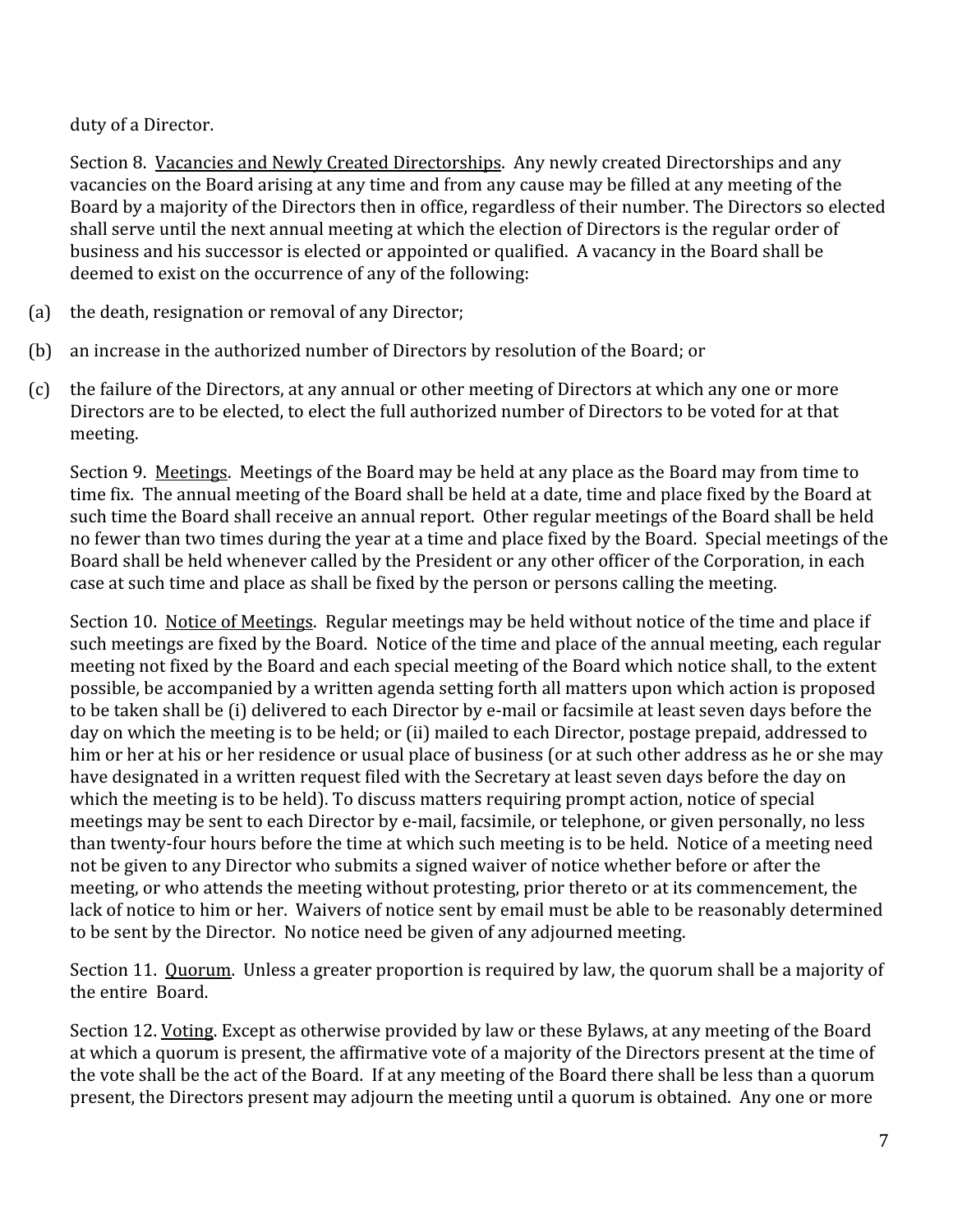Directors of the Board or any committee thereof may participate in a meeting of the Board or committee by means of telephone, video conference or similar communications equipment provided that all persons participating in the meeting can hear each other at the same time and can participate in all matters before the board. Participation by such means shall constitute presence in person at a meeting. The following acts of the Board require the affirmative vote of at least two-thirds of the entire Board:

(a) a purchase, sale, mortgage or lease of real property of the Corporation if the property constitutes all or substantially all of the assets of the Corporation;

(b) a sale, lease, exchange or other disposition of all or substantially all of the assets of the Corporation; or

(c) an alteration to these Bylaws or Certificate of Incorporation of the Corporation that would increase the quorum requirement or vote requirement to greater than a majority of the Board present at the time of the vote.

Section 13. Action by the Board. Any action required or permitted to be taken by the Board or any committee thereof may be taken without a meeting if all Directors of the Board or the committee consent in writing to the adoption of a resolution authorizing the action. Such consent may be written or electronic. If the consent is written, it must be signed by the director. If the consent is electronic it must be able to be reasonably determined to have been sent by the director. The resolution and the written consents thereto by the Directors of the Board or committee shall be filed with the minutes of the proceedings of the Board or committee.

Section 14. Compensation. No compensation of any kind shall be paid to any Director for the performance of his or her duties as Director. This shall in no way limit the reimbursement of reasonable expenses incurred in connection with board service. Subject to the Corporation's Conflicts of Interest Policy, provided that there is full disclosure of the terms of such compensation and the arrangement has been determined to be fair and reasonable and approved by the Board, a Director may receive payment for services provided to the Corporation in any capacity separate from his or her responsibilities as a Director.

#### ARTICLE IV

#### OFFICERS, EMPLOYEES AND AGENTS

Section 1. Number and Qualifications. The Officers of the Corporation shall be a President, a Secretary, a Treasurer and such other Officers, if any, including one or more Vice-Presidents, as the Board may from time to time appoint. One person may hold more than one office in the Corporation except that no one person may hold the offices of President and Secretary. No instrument required to be signed by more than one Officer may be signed by one person in more than one capacity.

Section 2. Election and Term of Office. The Officers of the Corporation shall be elected for a one year term at the annual meeting of the Board, and each shall continue in office until his or her successor shall have been elected and qualified, or until his or her death, resignation or removal. Officers may be elected to an unlimited number of consecutive terms.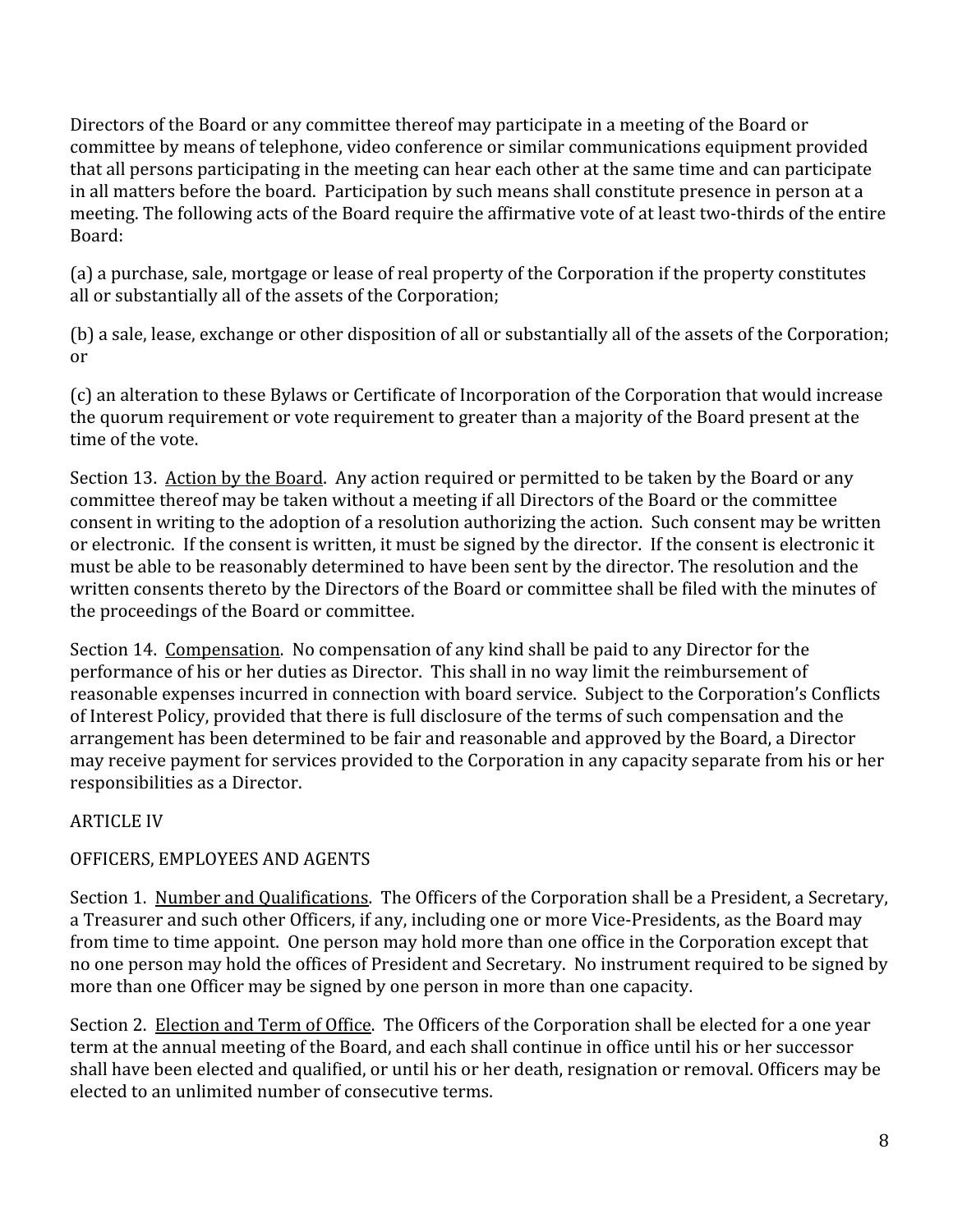Section 3. Employees and Other Agents. The Board may from time to time appoint such employees and other agents as it shall deem necessary, each of whom shall hold office at the pleasure of the Board, and shall have such authority and perform such duties and shall receive such reasonable compensation, if any, as the Board may from time to time determine. To the fullest extent allowed by law, the Board may delegate to any employee or agent any powers possessed by the Board and may prescribe their respective title, terms of office, authorities and duties.

Section 4. Removal. Any Officer, employee or agent of the Corporation may be removed with or without cause by a vote of the majority of the Board.

Section 5. Vacancies. In case of any vacancy in any office, a successor to fill the unexpired portion of the term may be elected by the Board.

Section 6. President**:** Powers and Duties. The President shall preside at all meetings of the Board and the Executive Committee. The President shall have general supervision of the affairs of the Corporation and shall keep the Board fully informed about the activities of the Corporation. He or she has the power to sign and execute alone in the name of the Corporation all contracts authorized either generally or specifically by the Board, unless the Board shall specifically require an additional signature. The President shall perform all the duties usually incident to the office of the President and shall perform such other duties as from time to time may be assigned by the Board.

Section 7. Vice-President: Powers and Duties. A Vice President shall have such powers and duties as may be assigned to him or her by the Board. In the absence of the President**,** the Vice President**(**s), in the order designated by the Board, shall perform the duties of the President.

Section 8. Secretary: Powers and Duties. The Secretary shall keep the minutes of the annual meeting and all meetings of the Board in books provided for that purpose. He or she shall be responsible for the giving and serving of all notices of the Corporation, receiving the annual disclosure statements required by Article XII and shall perform all the duties customarily incidental to the office of the Secretary, subject to the control of the Board, and shall perform such other duties as shall from time to time be assigned by the Board.

Section 9. Treasurer: Powers and Duties. The Treasurer shall keep or cause to be kept full and accurate accounts of receipts and disbursements of the Corporation, and shall deposit or cause to be deposited all moneys, evidences of indebtedness and other valuable documents of the Corporation in the name and to the credit of the Corporation in such banks or depositories as the Board may designate. At the annual meeting, he or she shall render a report of the Corporation's accounts showing in appropriate detail: (a) the assets and liabilities of the Corporation as of a twelve-month fiscal period terminating not more than six months prior to the meeting; (b) the principal changes in assets and liabilities during that fiscal period; (c) the revenues or receipts of the Corporation, both unrestricted and restricted to particular purposes during said fiscal period; and (d) the expenses or disbursements of the Corporation, for both general and restricted purposes during said fiscal period. Such report shall be filed with the minutes of the annual meeting of the Board. The report to the Board may consist of a verified or certified copy of any report by the Corporation to the Internal Revenue Service or the Attorney General of the State of New York which includes the information specified above. The Treasurer shall, at all reasonable times, exhibit the Corporation's books and accounts to any Officer or Director of the Corporation, and whenever required by the Board, render a statement of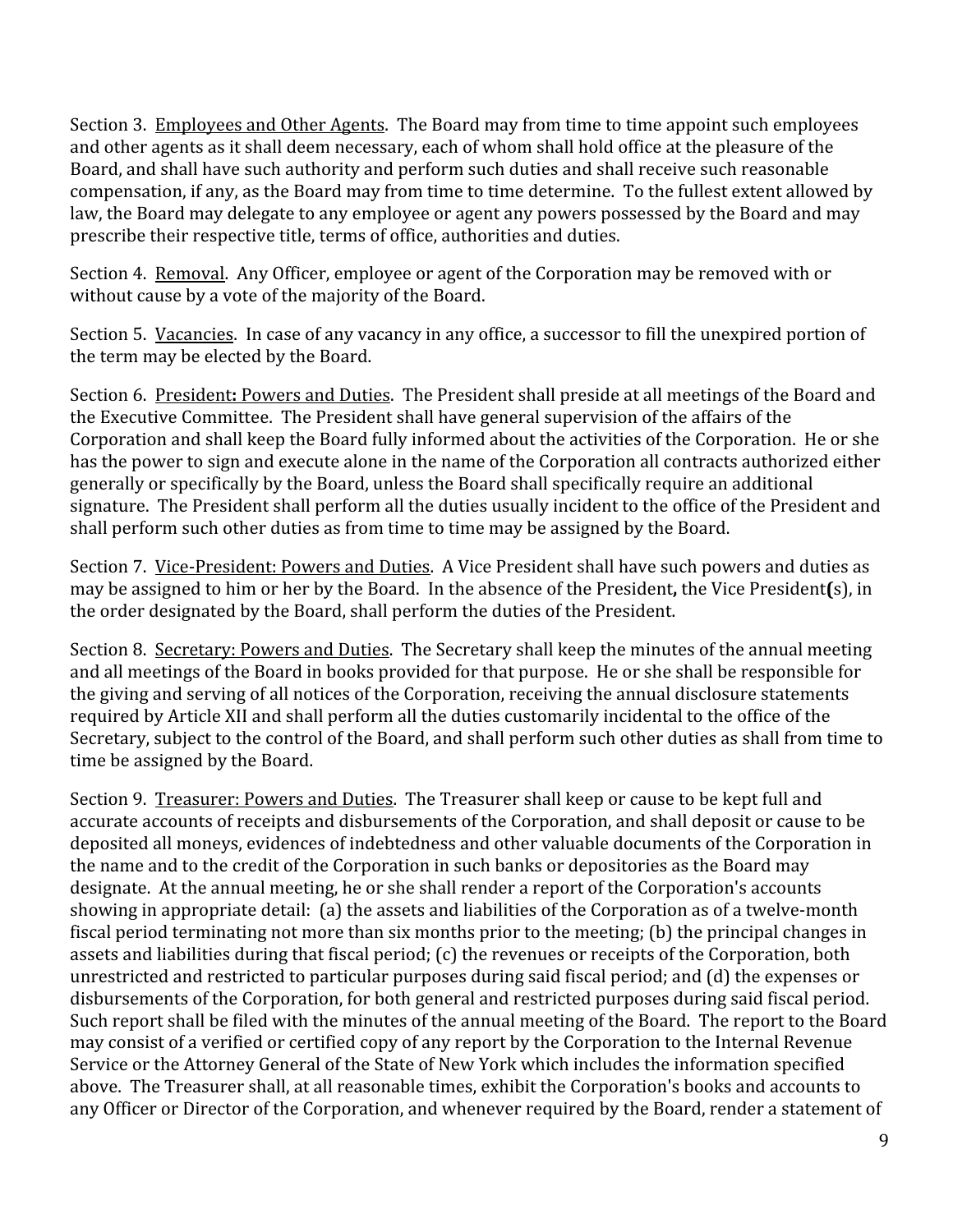the Corporation's accounts and perform all duties incident to the position of Treasurer, subject to the control of the Board.

Section 10. Compensation. Any Officer who is not a Director but is an employee or agent of the Corporation is authorized to receive a reasonable salary or other reasonable compensation for services rendered to the Corporation as an employee or agent when authorized by a majority of the entire Board, and only when so authorized.

Section 11. Sureties and Bonds. In case the Board shall so require, any Officer or agent of the Corporation shall execute for the Corporation a bond in such sum and with such surety or sureties as the Board may direct, conditioned upon the faithful performance of his or her duties to the Corporation and including responsibility for negligence and for the accounting for all property or funds of the Corporation that may come into his or her hands.

#### ARTICLE V

#### **COMMITTEES**

A committee of the Board is one that shall have authority to bind the corporation and shall be comprised solely of Directors. There may be committees of the Board, as follows:

(a) Executive Committee. An Executive Committee which shall consist of at least three Directors, one of whom shall be the President of the Board, who shall also serve as chair of the Executive Committee. The other members of the Executive Committee shall be appointed by the President, subject to the approval of the Board. The Executive Committee shall have all the authority of the Board except as to the following matters:

(i) the filling of vacancies on the Board or on any committee;

(ii) the amendment or repeal of the Bylaws or the adoption of new Bylaws;

(iii) the amendment or repeal of any resolution of the Board which by its terms shall not be so amendable or repealable; and

(iv) the fixing of compensation of the Directors for serving on the Board or any committee.

(b) Finance Committee. A Finance Committee which shall consist of at least three Directors, one of whom shall be the Treasurer. The other members of the Finance shall be appointed by the President of the Board, subject to the approval of the Board. The Finance Committee shall advise the Treasurer and the Board in regard to the investments and general fiscal policy of the Corporation.

(c) Audit Committee. An Audit Committee comprised at least three Directors each of whom is an Independent Director as defined in Article XII section 8(e). The members of the Audit Committee shall be appointed by the President of the Board, subject to the approval of the Board.

(d) Other Committees of the Board. The Board, by resolution adopted by a majority of the entire Board, may establish and appoint other committees of the Board consisting of at least three Directors with such powers and duties as the Board may prescribe. The members of such committees shall be appointed by the President of the Board, subject to the approval of the Board.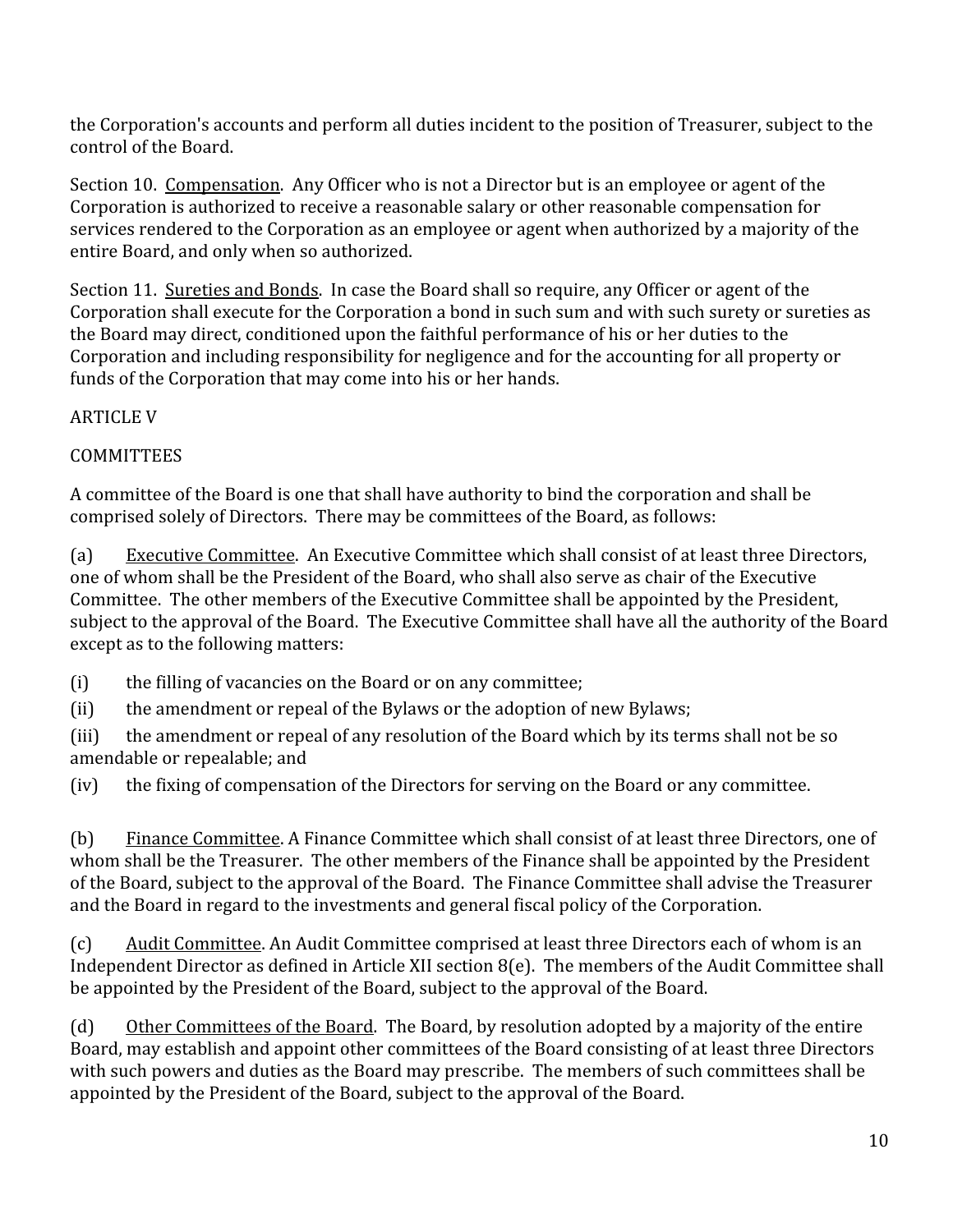(e) Friends. Individuals who support the purposes of the Corporation, but who are not on the Board, may, by a majority vote of the Directors present at the meeting, be appointed to advisory committees of the corporation.

#### ARTICLE VI

#### COMMITTEES OF THE CORPORATION

Section 1. Powers. The Board by resolution may appoint from time to time any number of persons as advisors of the Corporation to act either singly or as a committee or committees of the Corporation. Each advisor shall hold office during the pleasure of the Board and shall have only the authority or obligations as the Board may from time to time determine.

Section 2. No Compensation. No advisor to the Corporation shall receive, directly or indirectly, any salary or compensation for any service rendered to the Corporation as a member of a committee of the Corporation, except that the Board may authorize reimbursement of expenditures reasonably incurred on behalf of activities for the benefit of the Corporation.

#### ARTICLE VII

#### CONTRACTS, CHECKS, BANK ACCOUNTS AND INVESTMENTS

Section 1. Checks, Notes and Contracts. The Board is authorized to select the banks or depositories it deems proper for the funds of the Corporation and shall determine who shall be authorized on the Corporation's behalf to sign checks, drafts or other orders for the payment of money, acceptances, notes or other evidences of indebtedness, to enter into contracts or to execute and deliver other documents and instruments.

Section 2. Investments. The funds of the Corporation may be retained in whole or in part in cash or be invested and reinvested from time to time in such property, real, personal or otherwise, including stocks, bonds or other securities, as the Board may deem desirable.

#### ARTICLE VIII

#### BOOKS

There shall be kept at the office of the Corporation correct books of account of the activities and transactions of the Corporation including the minute book, which shall contain a copy of the Certificate of Incorporation, a copy of these bylaws, and all minutes of meetings of the Board.

#### ARTICLE IX

#### FISCAL YEAR

The fiscal year of the Corporation shall be January 1st to December 31st.

#### ARTICLE X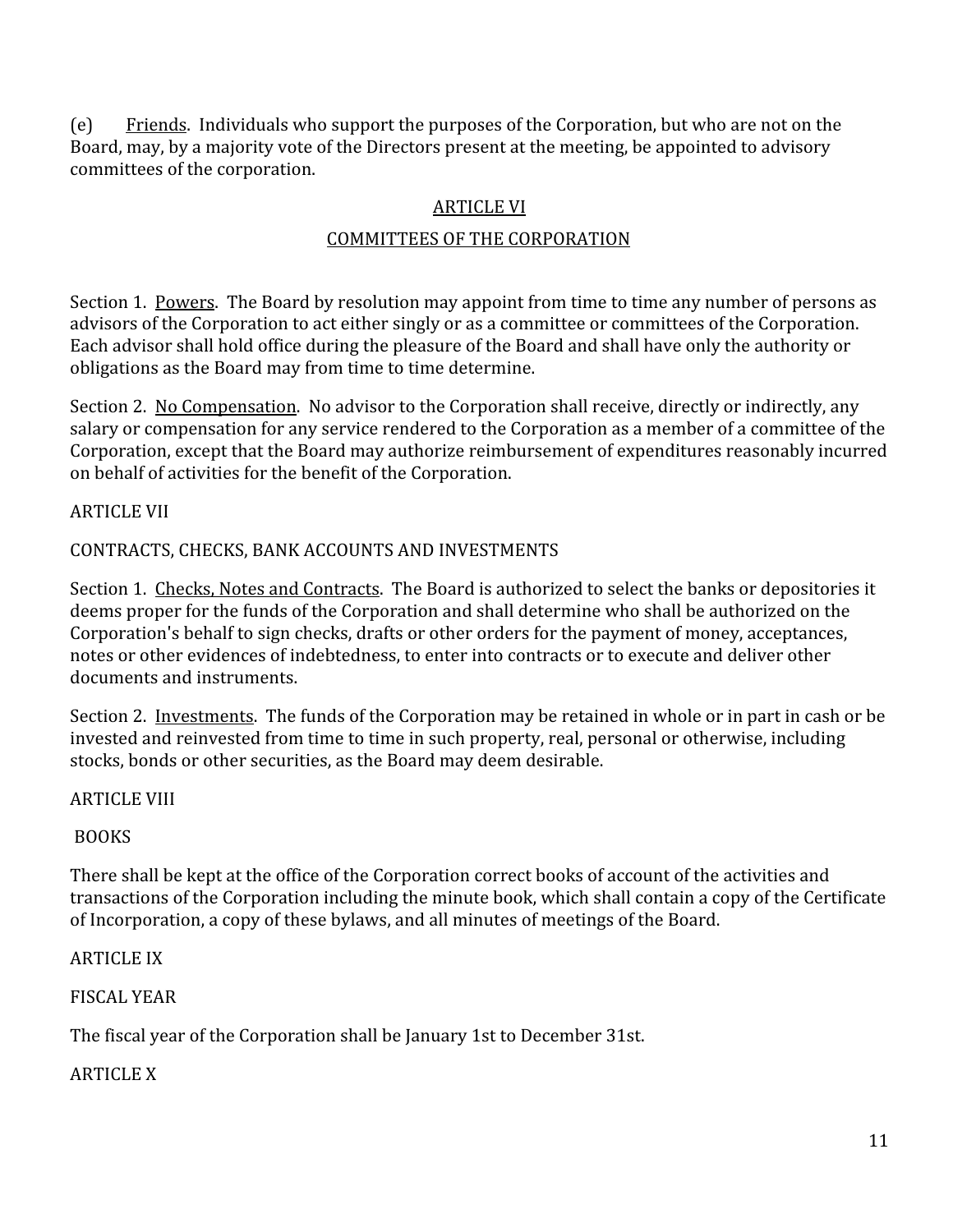#### INDEMNIFICATION AND INSURANCE

Section 1. Indemnification. The Corporation may**,** to the fullest extent now or hereafter permitted by law, indemnify any person made, or threatened to be made, a party to any action or proceeding by reason of the fact that he or she or his or her testator was a Director, officer, employee or agent of the Corporation, against judgments, fines, amounts paid in settlement and reasonable expenses, including attorney fees. No indemnification may be made to or on behalf of any such person if (a) his or her acts were committed in bad faith or were the result of his or her active and deliberate dishonesty and were material to such action or proceeding or (b) he or she personally gained in fact a financial profit or other advantage to which he or she was not legally entitled in the transaction or matter in which indemnification is sought.

Section 2. Insurance. The Corporation shall have the power to purchase and maintain all insurance policies deemed to be in the best interest of the Corporation including insurance to indemnify the Corporation for any obligation which it incurs as a result of its indemnification of Directors, Officers and employees pursuant to Section 1 above, or to indemnify such persons in instances in which they may be indemnified pursuant to Section 1 above.

#### ARTICLE XI

#### AMENDMENTS

These Bylaws may be amended or repealed by a two-thirds vote of the Directors present at any meeting of the Board. Any amendment or repeal of these Bylaws is authorized only at a duly called and held meeting of the Board for which written notice of such meeting, setting forth the proposed alteration, is given in accordance with the notice provisions for special meetings set forth in Article III, Section 10 of these Bylaws or, if notice of such meeting is given (and the written proposed alteration of the Bylaws given) at a meeting of the Board prior to the meeting to amend or repeal the Bylaws.

#### ARTICLE XIII

#### NON-DISCRIMINATION

In all of its dealings, neither the Corporation nor its duly authorized agents shall discriminate against any individual or group for reasons of race, color, creed, sex, age, ethnicity, national origin, marital status, sexual preference, mental or physical disability or any category protected by state or federal law.

#### ARTICLE XIV

#### REFERENCE TO CERTIFICATE OF INCORPORATION

References in these Bylaws to the Certificate of Incorporation shall include all amendments thereto or changes thereof unless specifically excepted by these Bylaws. In the event of a conflict between the Certificate of Incorporation and these Bylaws, the Certificate of Incorporation shall govern.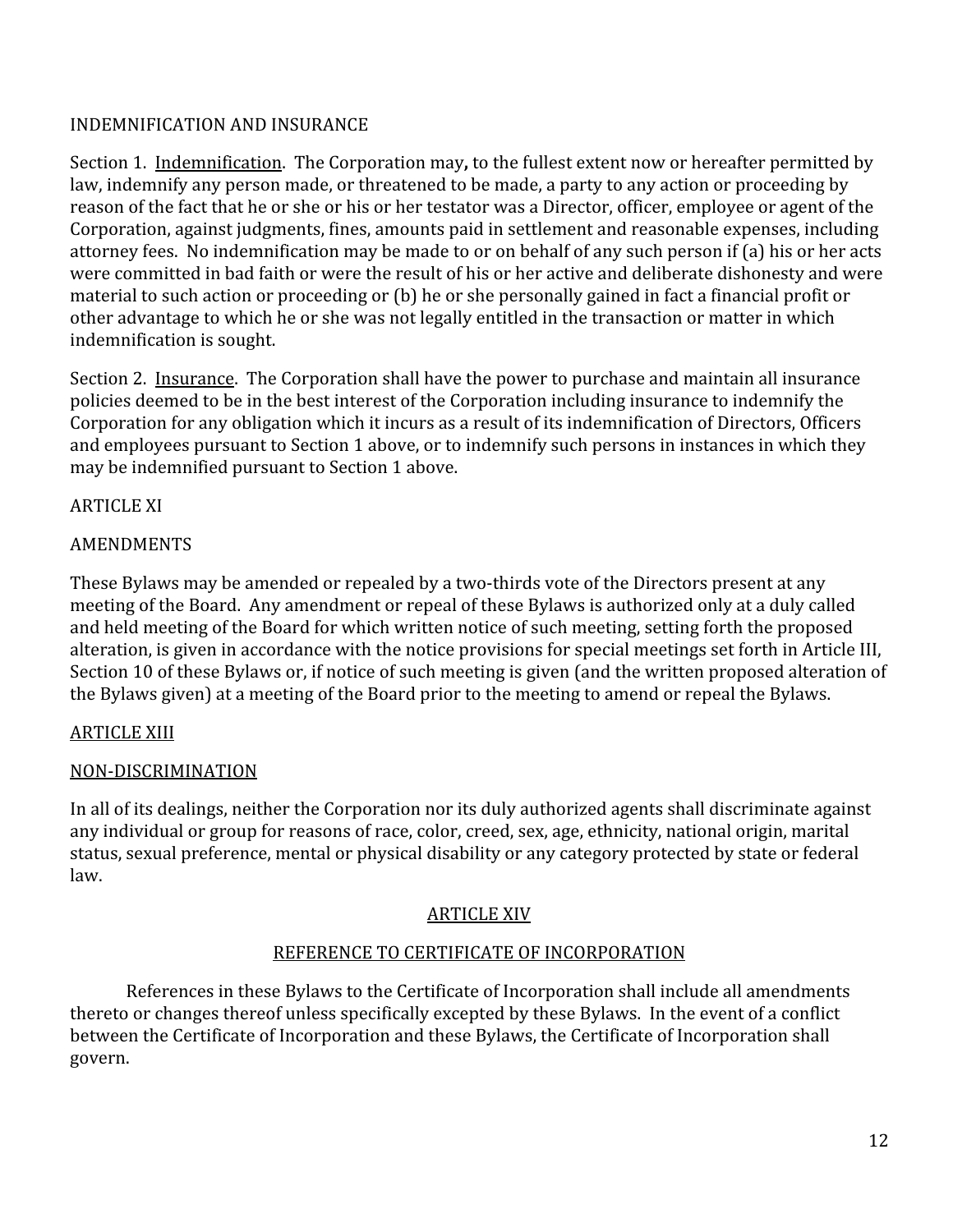# <span id="page-12-0"></span>**Privacy Policy**

This Privacy Policy governs the manner in which Human Impacts Institute collects, uses, maintains and discloses information collected from users (each, a "User") of the [http://www.humanimpactsinstitute.org](http://www.humanimpactsinstitute.org/) website ("Site"). This privacy policy applies to the Site and all products and services offered by Human Impacts Institute.

#### **Personal identification information**

We may collect personal identification information from Users in a variety of ways, including, but not limited to, when Users visit our site, register on the site, place an order, subscribe to the newsletter, respond to a survey, fill out a form, and in connection with other activities, services, features or resources we make available on our Site. Users may be asked for, as appropriate, name, email address, mailing address, phone number, credit card information. Users may, however, visit our Site anonymously. We will collect personal identification information from Users only if they voluntarily submit such information to us. Users can always refuse to supply personally identification information, except that it may prevent them from engaging in certain Site related activities.

#### **Non-personal identification information**

We may collect non-personal identification information about Users whenever they interact with our Site. Non-personal identification information may include the browser name, the type of computer and technical information about Users means of connection to our Site, such as the operating system and the Internet service providers utilized and other similar information.

#### **Web browser cookies**

Our Site may use "cookies" to enhance User experience. User's web browser places cookies on their hard drive for record-keeping purposes and sometimes to track information about them. User may choose to set their web browser to refuse cookies, or to alert you when cookies are being sent. If they do so, note that some parts of the Site may not function properly.

#### **How we use collected information**

Human Impacts Institute may collect and use Users personal information for the following purposes:

- *To improve customer service*
	- Information you provide helps us respond to your customer service requests and support needs more efficiently.
- *To personalize user experience*
	- We may use information in the aggregate to understand how our Users as a group use the services and resources provided on our Site.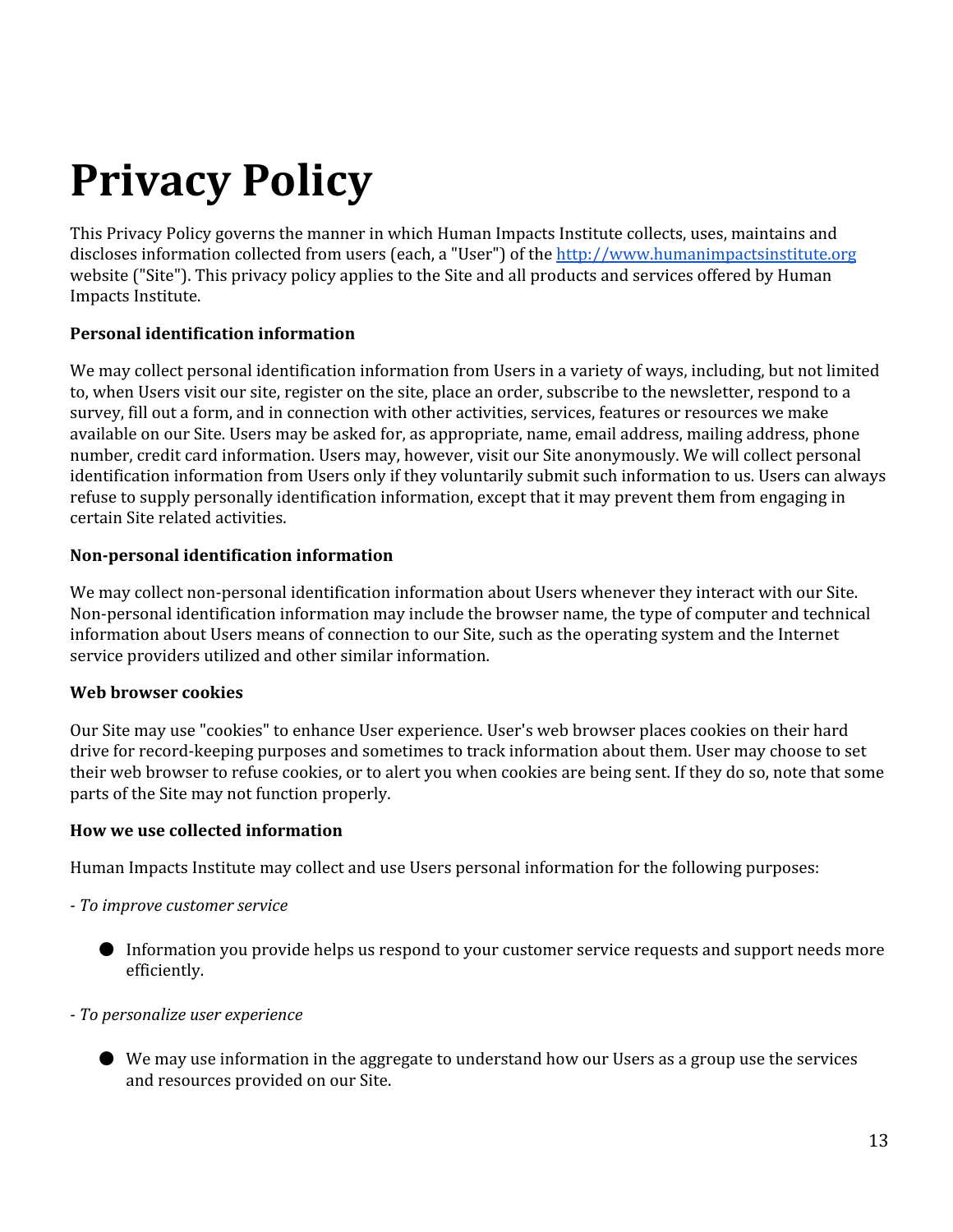*To improve our Site*

● We may use feedback you provide to improve our products and services.

- *To process payments*
	- We may use the information Users provide about themselves when placing an order only to provide service to that order. We do not share this information with outside parties except to the extent necessary to provide the service.
- *To run a promotion, contest, survey or other Site feature*
	- To send Users information they agreed to receive about topics we think will be of interest to them.
- *To send periodic emails*
	- We may use the email address to send User information and updates pertaining to their order. It may also be used to respond to their inquiries, questions, and/or other requests. If User decides to opt-in to our mailing list, they will receive emails that may include company news, updates, related product or service information, etc. If at any time the User would like to unsubscribe from receiving future emails, we include detailed unsubscribe instructions at the bottom of each email.

#### **How we protect your information**

We adopt appropriate data collection, storage and processing practices and security measures to protect against unauthorized access, alteration, disclosure or destruction of your personal information, username, password, transaction information and data stored on our Site.

#### **Sharing your personal information**

We do not sell, trade, or rent Users personal identification information to others. We may share generic aggregated demographic information not linked to any personal identification information regarding visitors and users with our business partners, trusted affiliates and advertisers for the purposes outlined above.We may use third party service providers to help us operate our business and the Site or administer activities on our behalf, such as sending out newsletters or surveys. We may share your information with these third parties for those limited purposes provided that you have given us your permission.

#### **Third party websites**

Users may find advertising or other content on our Site that link to the sites and services of our partners, suppliers, advertisers, sponsors, licensors and other third parties. We do not control the content or links that appear on these sites and are not responsible for the practices employed by websites linked to or from our Site. In addition, these sites or services, including their content and links, may be constantly changing. These sites and services may have their own privacy policies and customer service policies. Browsing and interaction on any other website, including websites which have a link to our Site, is subject to that website's own terms and policies.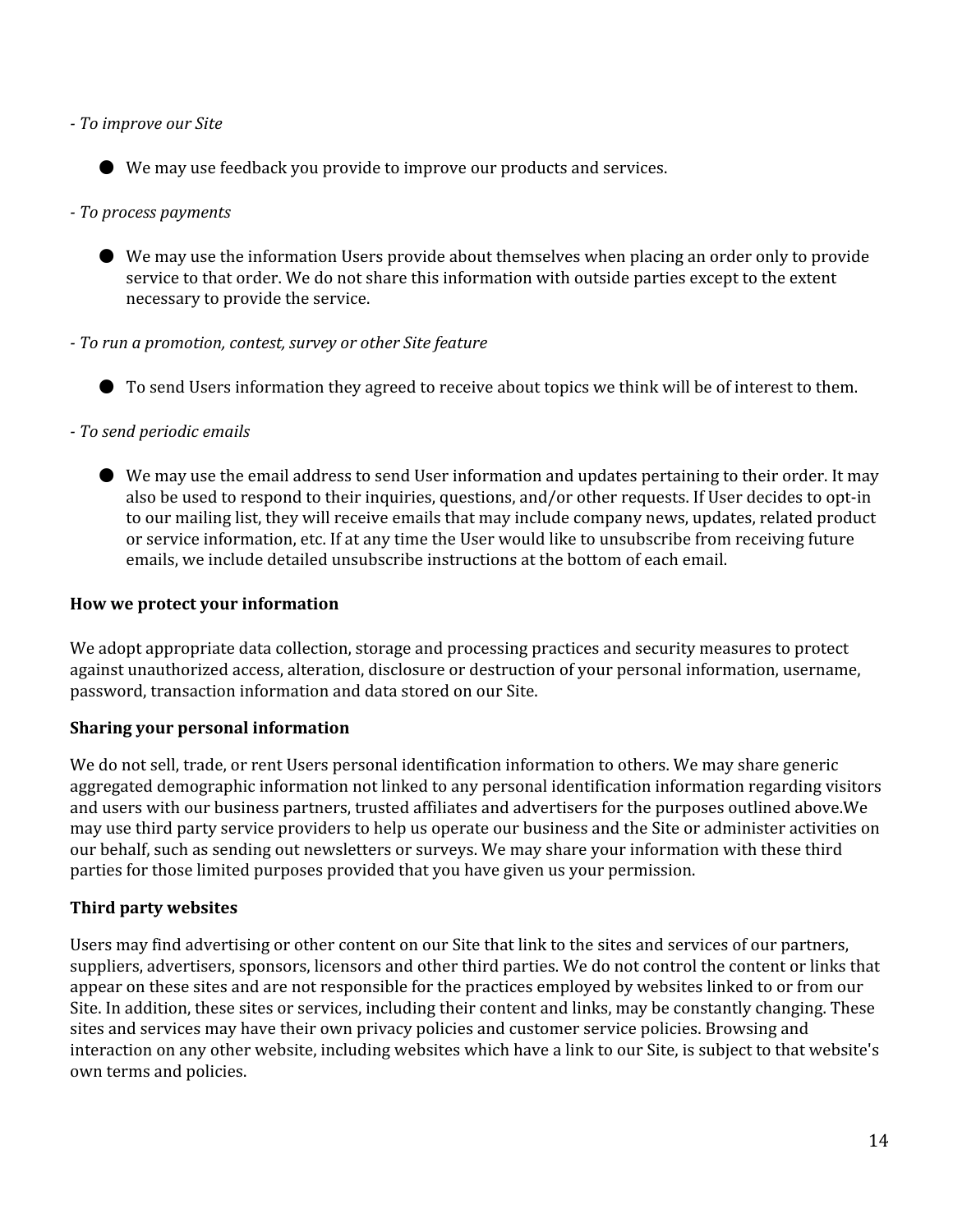#### **Changes to this privacy policy**

Human Impacts Institute has the discretion to update this privacy policy at any time. When we do, we will revise the updated date at the bottom of this page. We encourage Users to frequently check this page for any changes to stay informed about how we are helping to protect the personal information we collect. You acknowledge and agree that it is your responsibility to review this privacy policy periodically and become aware of modifications.

#### **Your acceptance of these terms**

By using this Site, you signify your acceptance of this policy. If you do not agree to this policy, please do not use our Site. Your continued use of the Site following the posting of changes to this policy will be deemed your acceptance of those changes.

#### **Contacting us**

If you have any questions about this Privacy Policy, the practices of this site, or your dealings with this site, please contact us at:

Human Impacts [Institute](http://www.humanimpactsinstitute.org/)

[http://www.humanimpactsinstitute.org](http://www.humanimpactsinstitute.org/)

Human Impacts Institute 312 South Third Street, #7 Brooklyn, NY 11211, USA

+1 917 727 9761

Info@HumanImpactsInstitute.org

*This document was last updated on June 28, 2013*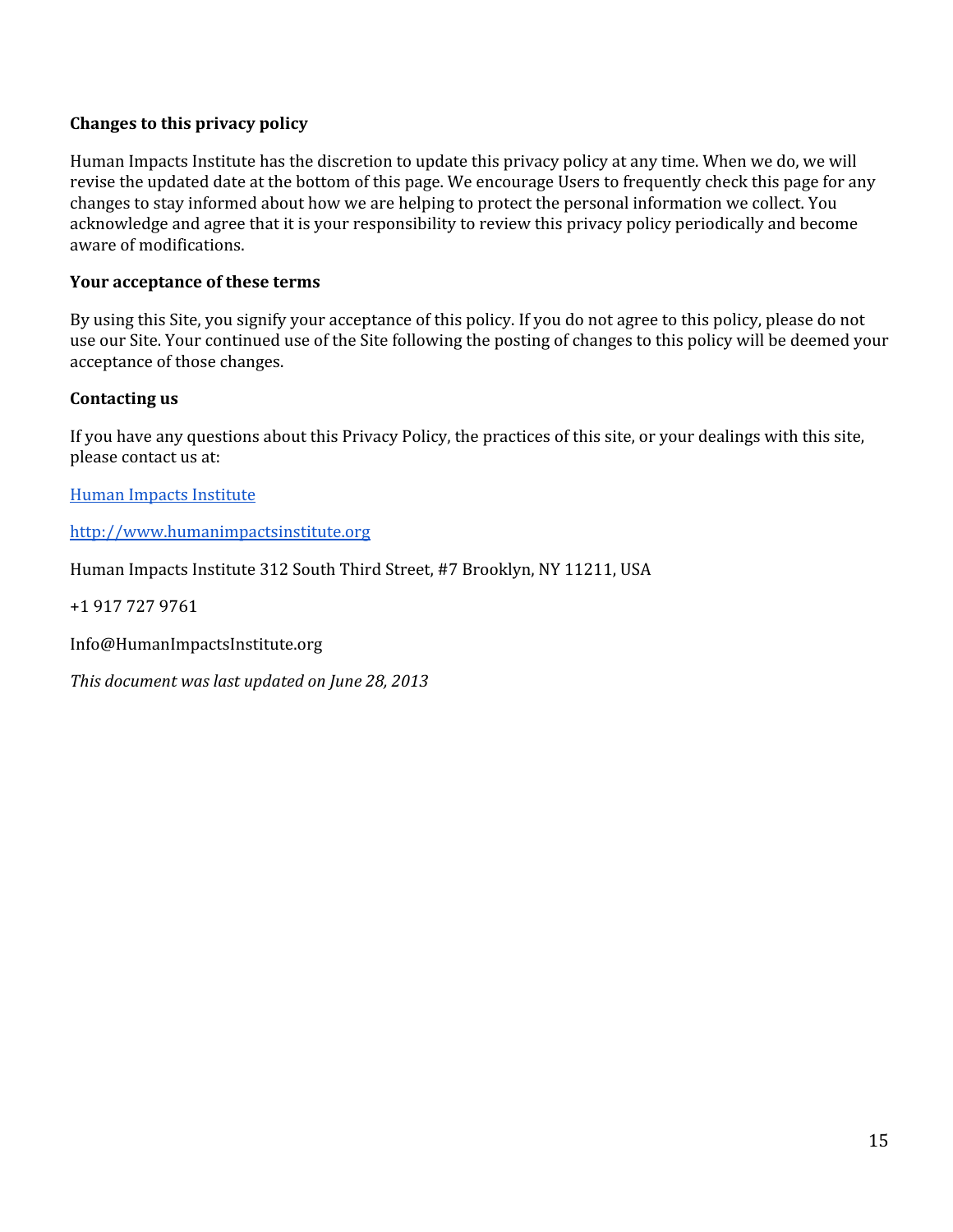### <span id="page-15-0"></span>Conflict of Interest Policy-Adopted by the Board of Directors, **August 21st, 2014**

#### **CONFLICT OF INTEREST POLICY**

#### **OF**

#### **HUMAN IMPACTS INSTITUTE, INC.**

#### ARTICLE I

#### PURPOSE

The purpose of this Conflict of Interest Policy (the "**Policy**") is to protect The Human Impact Institute's (the "**Corporation**") interest when it is contemplating entering into a transaction that might benefit the private interest of an officer or director of the Corporation or might result in a possible excess benefit transaction. This Policy is intended to supplement but not replace any applicable state and federal laws governing conflict of interest applicable to nonprofit and charitable organizations.

#### ARTICLE II

#### DEFINITIONS

1. Interested Person. An "**InterestedPerson**" is any director, officer or member of a committee with board powers, who has a direct or indirect Financial Interest, as defined below.

2. Financial Interest. A person has a "**Financial Interest**" if that person has, directly or indirectly, through business, investment or family:

a. An ownership or investment interest in any entity with which the Corporation has a transaction or arrangement;

b. A compensation arrangement with the Corporation or with any entity or individual with which the Corporation has a transaction or arrangement; or

c. A potential ownership or investment interest in, or compensation arrangement with, any entity or individual with which the Corporation is negotiating a transaction or arrangement.

Compensation includes direct and indirect remuneration as well as gifts or favors that are not insubstantial.

A Financial Interest is not necessarily a conflict of interest. Under Article III, Section 2 of this Policy, a person who has a Financial Interest will have a conflict of interest only if the board of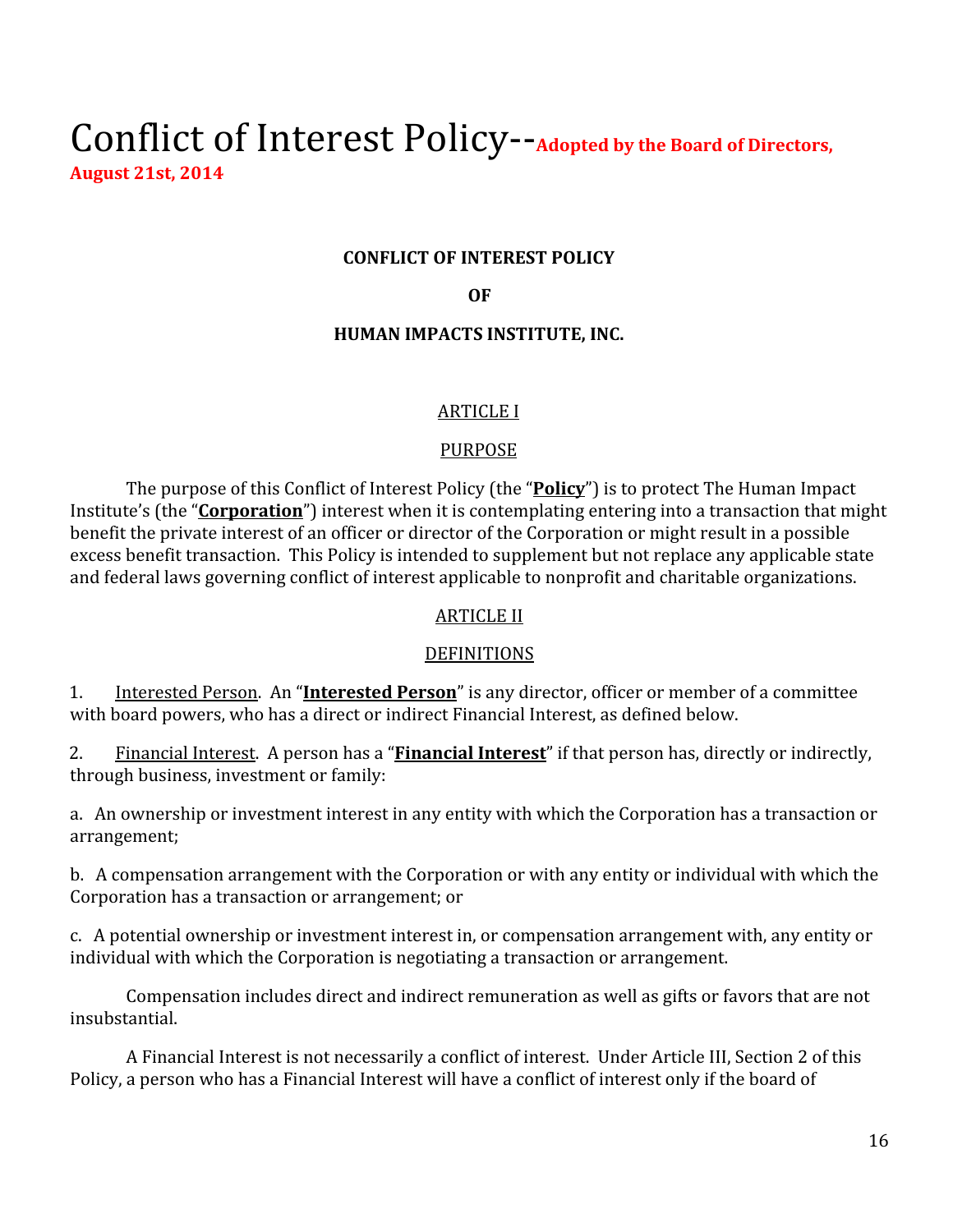directors or committee decides that a conflict of interest exists.

#### ARTICLE III

#### PROCEDURES

1. Duty to Disclose. In connection with any actual or possible conflict of interest, an Interested Person must disclose the existence of the Financial Interest and be given the opportunity to disclose all material facts to the directors and members of committees with board-delegated powers considering the proposed transaction or arrangement.

2. Determining Whether a Conflict of Interest Exists. After disclosure of the Financial Interest and all material facts related thereto, and after any discussion with the Interested Person, he or she shall leave the board or committee meeting while the determination of a conflict of interest is discussed and voted upon. The remaining board or committee members shall decide if a conflict of interest exists.

#### 3. Procedures for Addressing the Conflict of Interest.

a. An Interested Person may make a presentation at the board or committee meeting, but after the presentation, he or she shall leave the meeting during the discussion of, and the vote on, the transaction or arrangement involving the possible conflict of interest.

b. The chairperson of the board of directors or committee shall, if appropriate, appoint a disinterested person or committee to investigate alternatives to the proposed transaction or arrangement.

c. After exercising due diligence, the board of directors or committee shall determine whether the Corporation can obtain with reasonable efforts a more advantageous transaction or arrangement from a person or entity that would not give rise to a conflict of interest.

d. If a more advantageous transaction or arrangement is not reasonably possible under circumstances not producing a conflict of interest, the board of directors or committee shall determine by a majority vote of the disinterested directors whether the transaction or arrangement is in the Corporation's best interest, for its own benefit, and whether it is fair and reasonable. In conformity with the above determination, the board of directors or committee shall make its decision about whether to enter into the transaction or arrangement.

#### 4. Violations of the Policy.

a. If the board of directors or committee has reasonable cause to believe an individual has failed to disclose actual or possible conflicts of interest, it shall inform the individual of the basis for such belief and afford the individual an opportunity to explain the alleged failure to disclose.

b. If, after hearing the individual's response and after making further investigation as warranted by the circumstances, the board of directors or committee determines the individual has failed to disclose an actual or possible conflict of interest, it shall take appropriate disciplinary and corrective action.

#### ARTICLE IV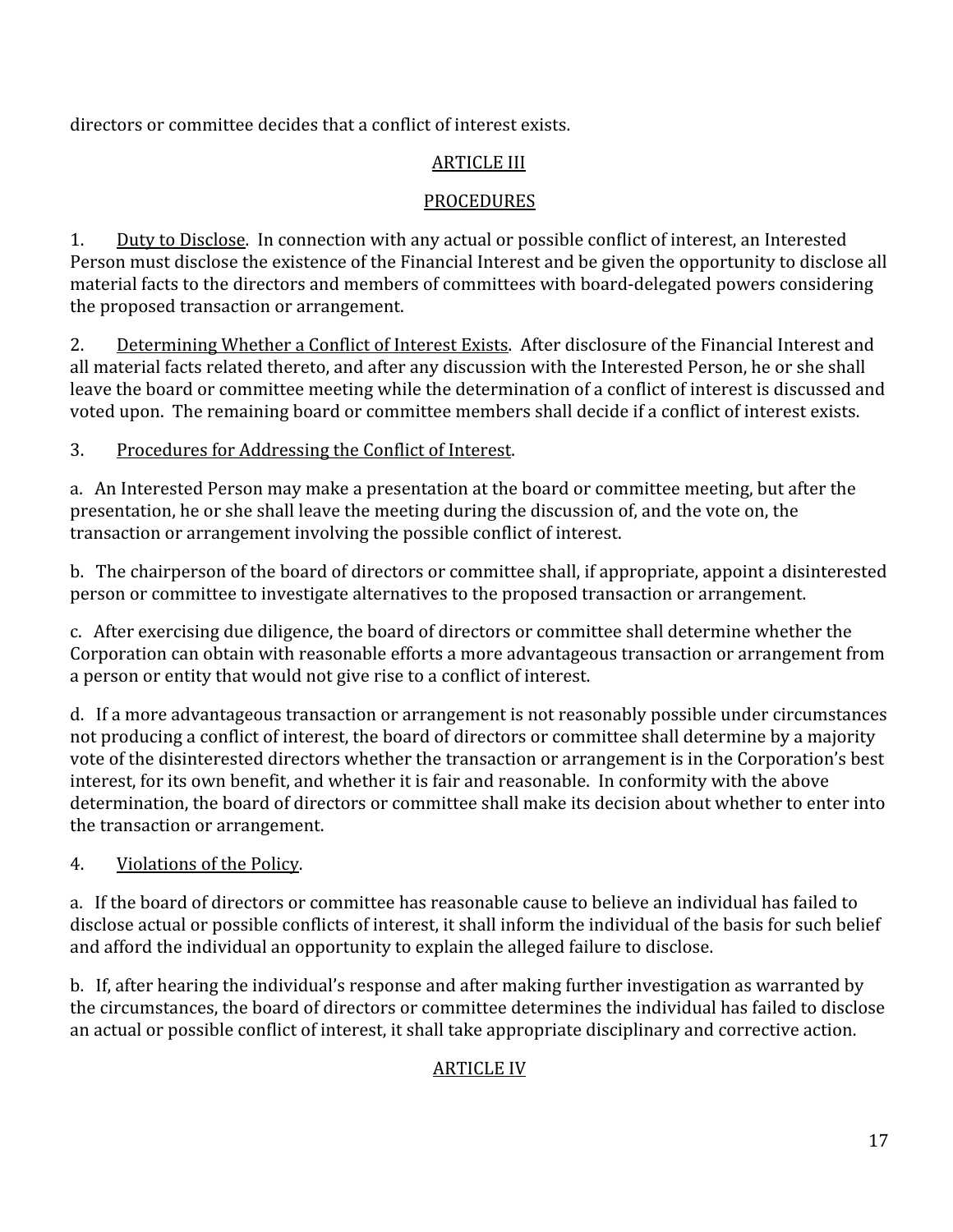#### RECORDS OF PROCEEDINGS

1. The minutes of the board of directors and all committees with board-delegated powers shall contain:

a. The names of the persons who disclosed or otherwise were found to have a Financial Interest in connection with an actual or possible conflict of interest, the nature of the Financial Interest, any action taken to determine whether a conflict of interest was present, and the board of directors' or committee's decision as to whether a conflict of interest in fact existed.

b. The names of the persons who were present for discussions and votes relating to the transaction or arrangement, the content of the discussions, including any alternatives to the proposed transaction or arrangement, and a record of any votes taken in connection with the proceedings.

#### ARTICLE V

#### COMPENSATION

1. A voting member of the board of directors who receives compensation, directly or indirectly, from the Corporation for services is precluded from voting on matters pertaining to that member's compensation.

2. A voting member of any committee whose jurisdiction includes compensation matters and who receives compensation, directly or indirectly, from the Corporation for services is precluded from voting on matters pertaining to that member's compensation.

3. No voting member of the board of directors or any committee whose jurisdiction includes compensation matters and who receives compensation, directly or indirectly, from the Corporation, either individually or collectively, is prohibited from providing information to any committee regarding compensation.

#### ARTICLE VI

#### ANNUAL STATEMENTS

1. Each director, principal officer and member of a committee with board-delegated powers shall annually sign a statement which affirms that such person:

a. Has received a copy of the Policy;

b. Has read and understands the Policy;

c. Has agreed to comply with the Policy; and

d. Understands that the Corporation is charitable and in order to maintain its federal tax exemption it must engage primarily in activities which accomplish one or more of its tax-exempt purposes.

#### ARTICLE VII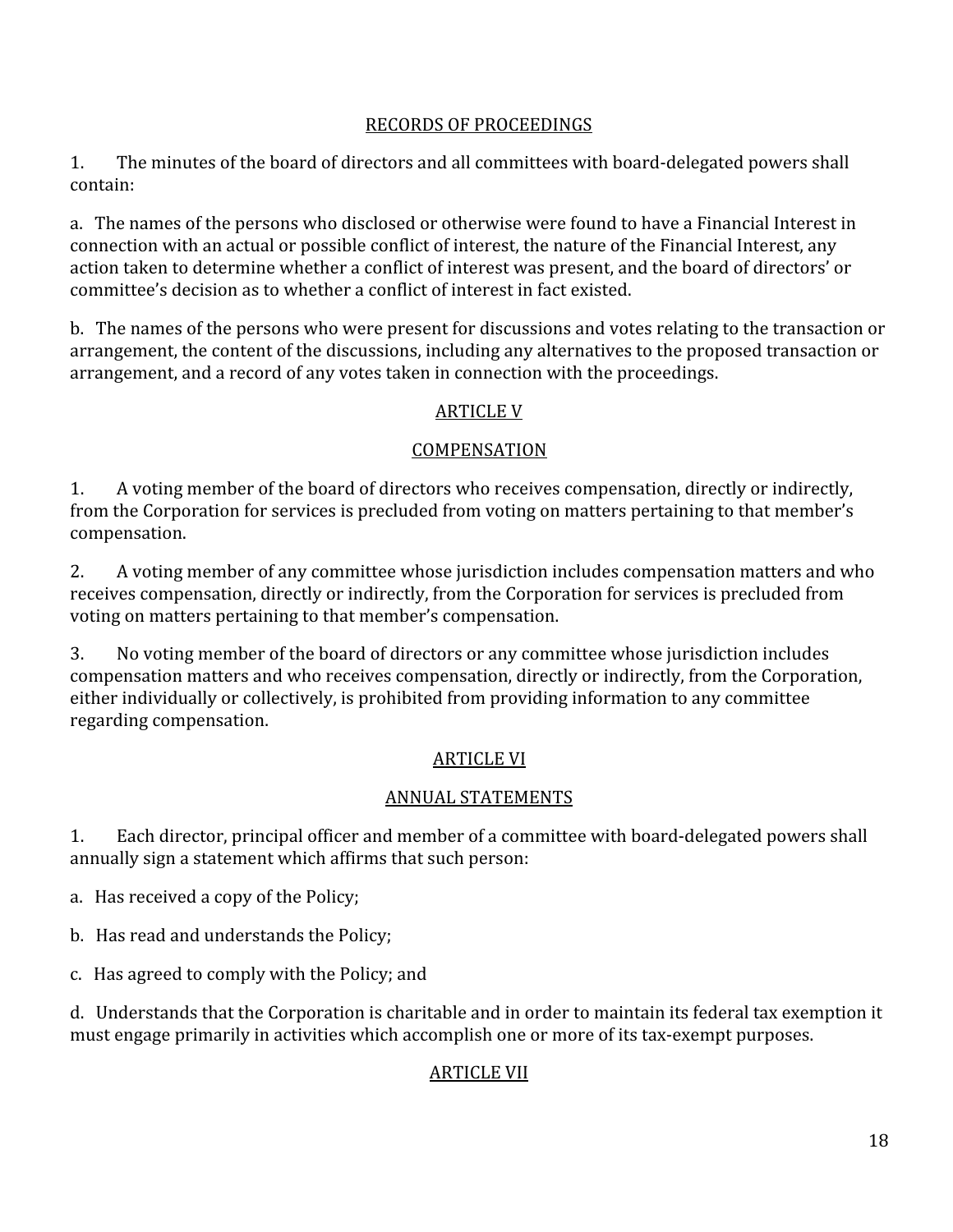#### PERIODIC REVIEWS

1. To ensure that the Corporation operates in a manner consistent with charitable purposes and does not engage in activities that could jeopardize its tax-exempt status, periodic reviews shall be conducted. The periodic reviews shall, at a minimum, include the following subjects:

a. Whether compensation arrangements and benefits are reasonable, based on competent survey information, and the result of arms' length bargaining; and

b. Whether partnerships, joint ventures and arrangements with management organizations conform to the Corporations' written policies, are properly recorded, reflect reasonable investment or payments for goods and services, further charitable purposes and do not result in inurement, impermissible private benefit or in an excess benefit transaction.

#### ARTICLE VIII

#### USE OF OUTSIDE EXPERTS

1. When conducting the periodic reviews as provided in Article VII, the Corporation may, but need not, use outside advisors. If outside advisors are used, their use shall not relieve the board of directors of its responsibility for ensuring periodic reviews are conducted.

# <span id="page-18-0"></span>MWBE Policy

It is the policy of the Human Impacts Institute to take affirmative action to ensure that minority business enterprises (MBEs), i.e., independent business concerns, which are at least 51 percent owned and controlled by minority group members (citizens of the United States or permanent resident aliens who are Black, Hispanic, Asian, or American Indian), and women-owned business enterprises (WBEs), i.e., independent business concerns which are at least 51 percent owned and controlled by a women who are citizens of the United States or permanent resident aliens, are given the opportunity to demonstrate their ability to provide the Human Impacts Institute with goods and services at competitive prices.

#### **Definitions**

**Minority-owned business enterprise** – a business enterprise, including a sole proprietorship, partnership or corporation that is:(a) at least fifty-one percent owned by one or more minority group members;(b) an enterprise in which such minority ownership is real, substantial and continuing;(c) an enterprise in which such minority ownership has and exercises the authority to control independently the day-to-day business decisions of the enterprise; and (d) an enterprise authorized to do business in this state and independently owned and operated.

**Minority group member**– a United States citizen or permanent resident alien who is and can demonstrate membership in one of the following groups:(a) Black persons having origins in any of the Black African racial groups;(b) Hispanic persons of Mexican, Puerto Rican, Dominican, Cuban, Central or South American of either Indian or Hispanic origin, regardless of race;(c) Native American or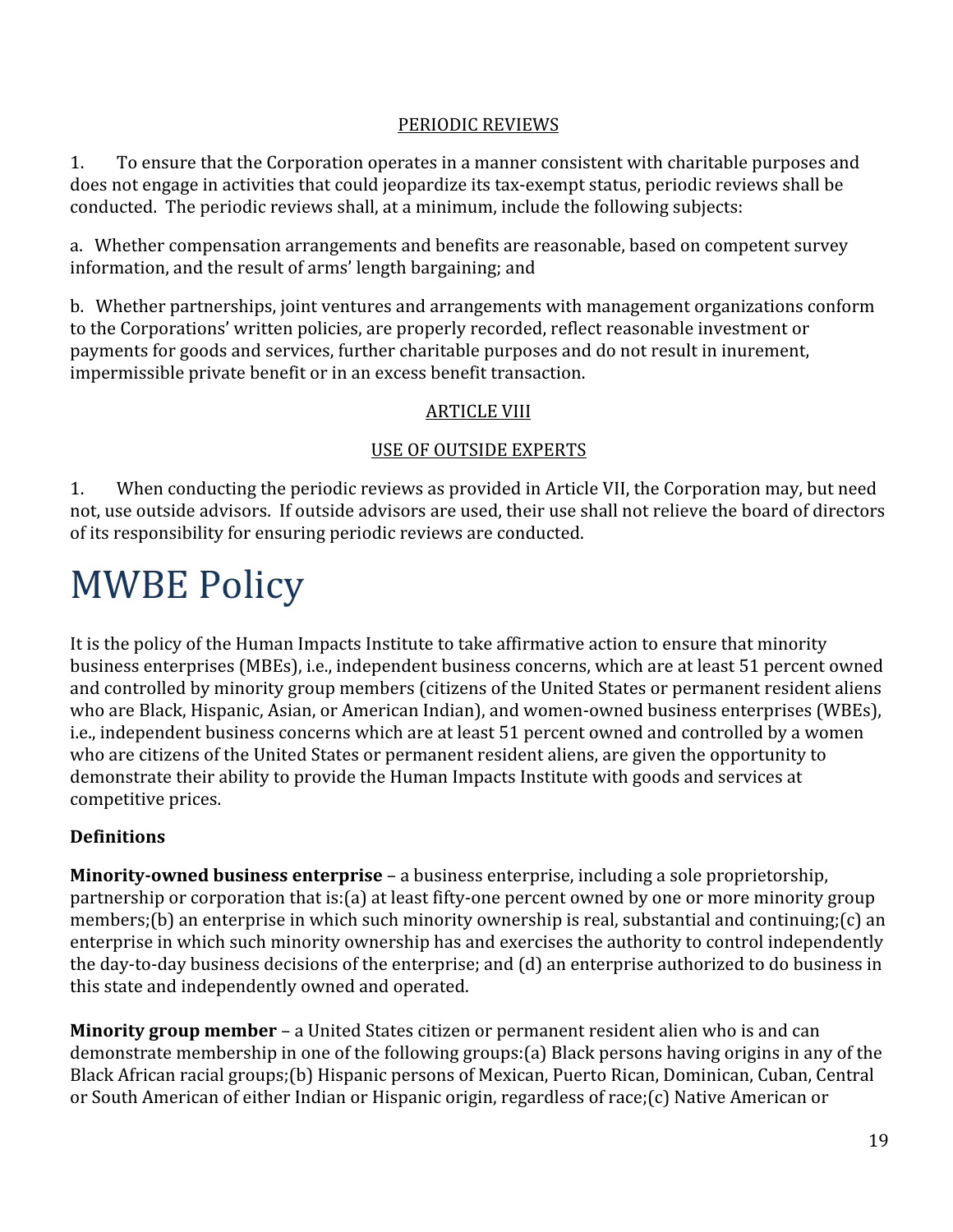Alaskan native persons having origins in any of the original peoples of North America;(d) Asian and Pacific Islander persons having origins in any of the Far East countries, South East Asia, the Indian subcontinent or the Pacific Islands.

**Women-owned business enterprise** - a business enterprise, including a sole proprietorship, partnership or corporation that is: (a) at least fifty-one percent owned by one or more United States citizens or permanent resident aliens who are women;(b) an enterprise in which the ownership interest of such women is real, substantial and continuing;(c) an enterprise in which such women ownership has and exercises the authority to control independently the day-to-day business decisions of the enterprise; and(d) an enterprise authorized to do business in this state and independently owned and operated.

# <span id="page-19-0"></span>Fiscal Policies and Procedure

#### <span id="page-19-1"></span>**Accounting Procedures**

This section covers basic accounting procedures for Human Impacts Institute. The accounting procedures used by the organization shall conform to Generally Accepted Accounting Principles (GAAP) to ensure accuracy of information and compliance with external standards.

#### **Basis of Accounting**

The organization uses the accrual basis of accounting. The accrual basis is the method of accounting whereby revenue and expenses are identified with specific periods of time, such as a month or year, and are recorded as incurred. This method of recording revenue and expenses is without regard to date of receipt or payment of cash.

- Throughout the fiscal year, expenses are accrued into the month in which they are incurred. The books are to be closed no later than 15 days after the close of the month. Invoices received after closing the books will be counted as a current-month expense.
- At the close of the fiscal year, this rule is not enforced. All expenses that should be accrued into the prior fiscal year, are so accrued, in order to ensure that year-end financial statements reflect all expenses incurred during the fiscal year. Year-end books are closed no later than 90 days after the end of the fiscal year.
- Revenue is always recorded in the month in which it was earned or pledged.

#### **Journal Entries**

For all revenue and expenses , a Journal Entry will be posted to the digital accounting records for the Institute within 15 days of the close of the month.

- All invoices, checks, receipts, statements, and other related materials will be scanned and saved digitally in the digital accounting records within our online accounting system;
- The bookkeeper is responsible for writing and posting Journal Entries, as well as all related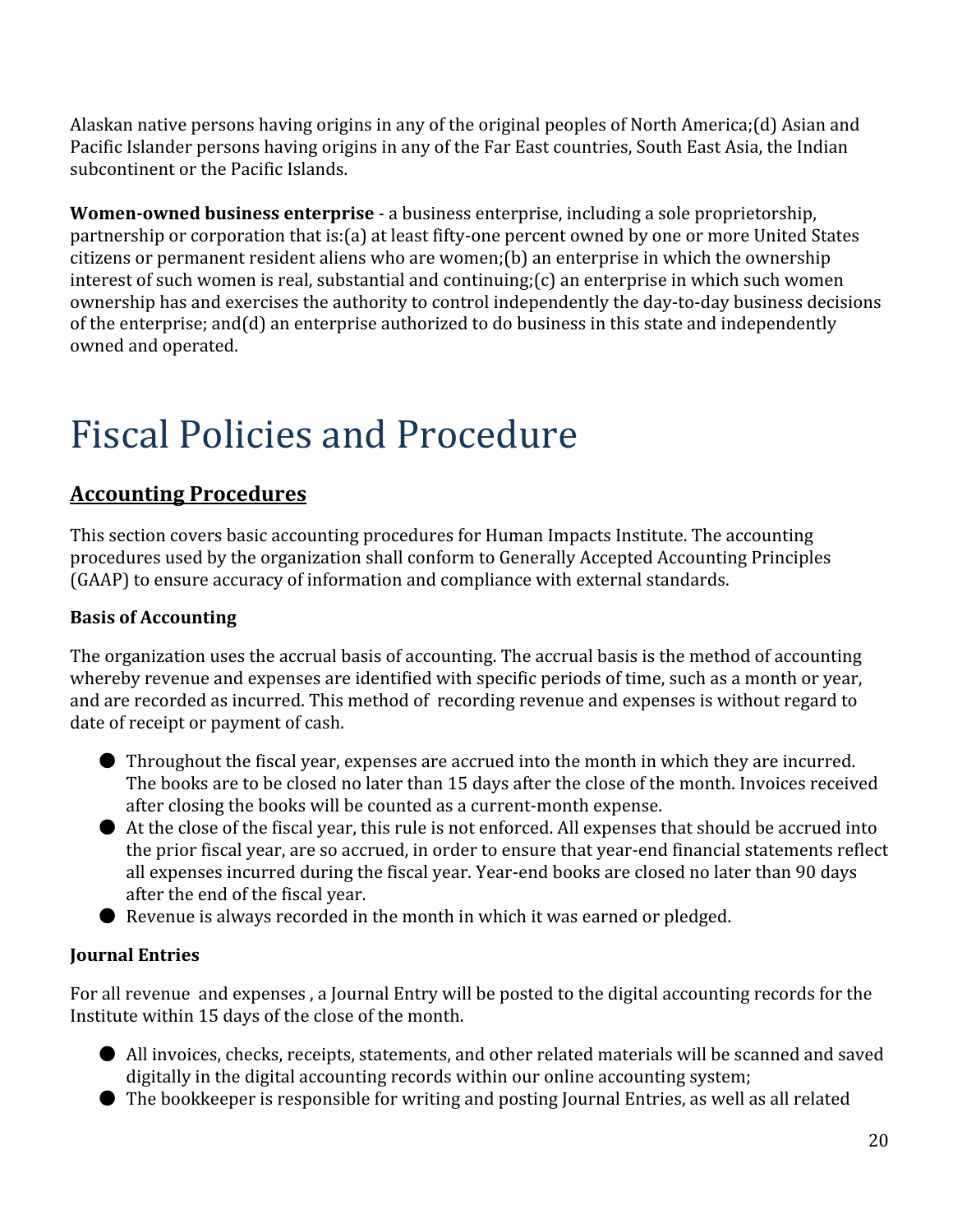materials for digital retention.

- $\bullet$  In-Kind transactions will be entered manually into the digital accounting records on a monthly basis. This includes donated time, goods, and services to Human Impacts Institute.
- All Journal Entries must include a "reference" as related to the Grant that funds the expense. If a transaction is made that is not covered by grant funding, the reference section must state what "program" that expense falls into, i.e. Creative Climate Awards or Tree Care Tuesday
- If an unknown transaction is discovered, the bookkeeper may enter it into the "Suspense" account. The Executive Director must review a report of the Suspense account within 15 days of the close of the month.
- The Executive Director will review the Journal Entries on a quarterly basis.
- The Treasurer of the Board will review the Journal Entries twice a year.

#### **Bank Reconciliations**

All bank statements will be opened and reviewed in a timely manner. Bank reconciliation and approval will occur within 15 days of the close of the month.

- All bank statements and cancelled checks will be opened, reviewed, reconciled, and initialed by the bookkeeper upon receipt.
- The Executive Director will review and approve reconciliation reports by signing and dating the report digitally.

#### **Monthly Close**

Monthly books are closed by the 15th of the following month by the bookkeeper.

- This involves reconciling all bank statements, income and expenditures for the month, as well as ensuring the digital filing of all invoices, checks (incoming and outgoing), receipts, contracts and other related materials;
- The Executive Director ensures the completion of these steps.

#### **Recordkeeping**

All accounting records are retained in the online financial accounting system, as well as e-files in the Human Impacts Institute Google Drive and in backup drives of the Institute. All receipts, checks, invoices, and other income and expenditure documentation will be scanned and retained electronically.

- Filing will be done monthly by the bookkeeper
- All electronic documents will be retained indefinitely.
- All paper documents will be retained for five years.

#### <span id="page-20-0"></span>**Internal Controls**

The organization employs several safeguards to ensure that financial transactions are properly authorized, appropriated, executed and recorded.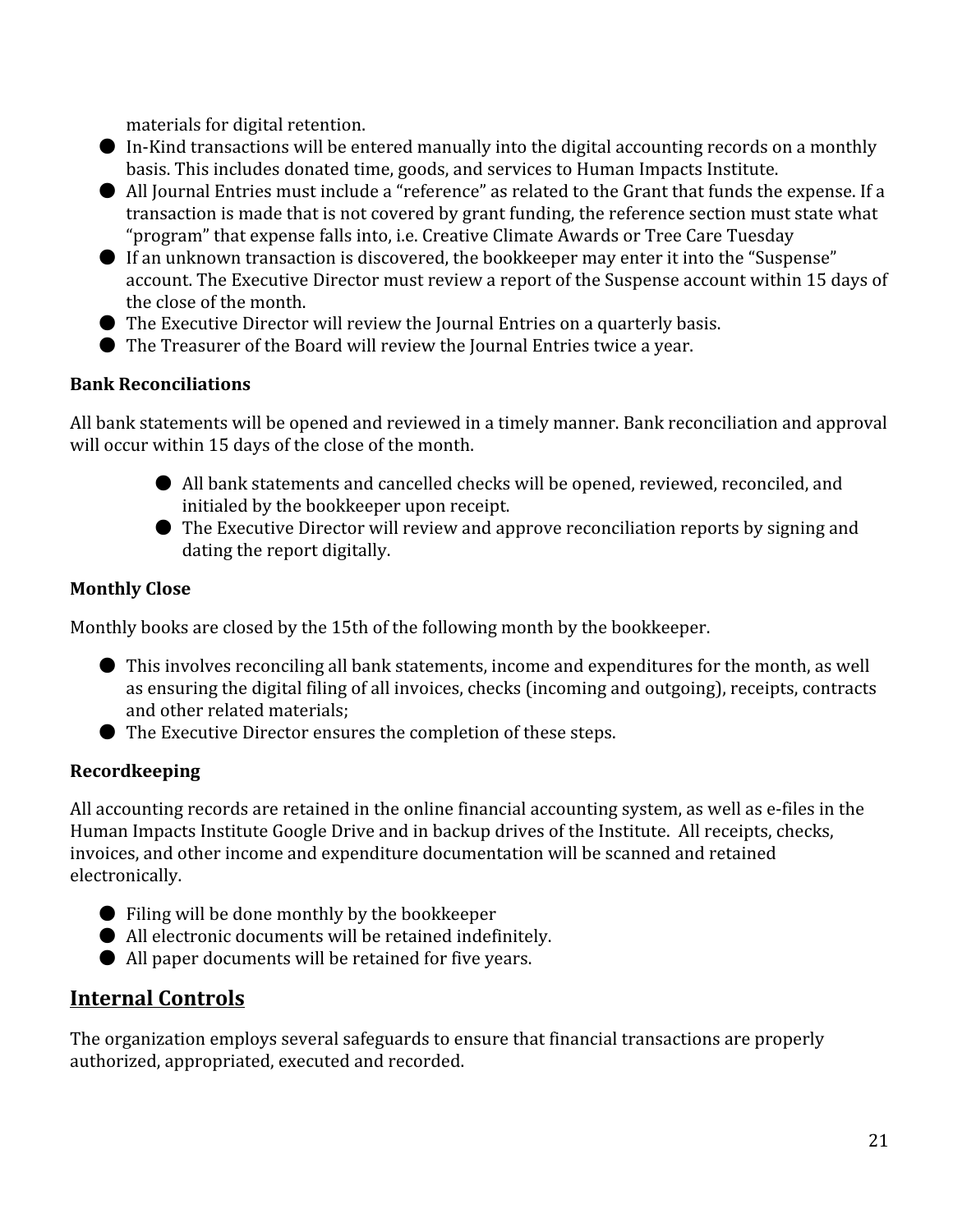#### **Lines of Authority**

The Board has authority to approve fiscal policies and is required to review any amendments proposed. Approval of the board is documented in the meeting minutes of the appropriate Board meeting or by written consent of the Board. The Executive Director has the authority to approve expenses in accordance with the approved budget.

#### **Conflict of Interest**

All employees and members of the Board of Directors are expected to adhere to the organization's Conflict of Interest Policy.

#### **Segregation of Duties**

The organization's financial duties are distributed among multiple people to help ensure protection from fraud and error. The distribution of duties aims for maximum protection of the organization's assets while also considering efficiency of operations.

- The bookkeeper is to review all invoices and expenses, deposit funds, and write out checks. The Executive Director and/or Financial Committee of the Board will review all activity on a regular basis and be the primary signers of the financial accounts of Human Impacts Institute.
- If an outgoing check exceeds \$7,500, dual signatures are required from the Executive Director and President.

#### <span id="page-21-0"></span>**Physical Security**

The organization maintains physical security of its assets to ensure that only people who are authorized have physical or indirect access to money, securities, real estate and other valuable property. Blank checks are kept with the signers (Executive Director and President) while cash and incoming checks are handled by the bookkeeper, to be deposited no later than 15 days upon receipt. Passwords for all electronic accounts and software are to be known by the bookkeeper, Executive Director, and Treasurer. They should be updated at the start of each fiscal year and stored in a password management system such as Keychain Access.

#### **Financial Planning & Reporting**

The organization's financial statements are prepared in accordance with Generally Accepted Accounting Principles (GAAP). The presentation of the Financial Statements shall follow the recommendation of the Financial Accounting Standards Board (FASB) No. 117, "Financial Statements of Not-For-Profit Organizations." Under GAAP, revenues are classified based on the existence or absence of donor-imposed restrictions. Accordingly, the net assets of the organization are classified as unrestricted and temporarily restricted.

#### **Budgeting Process**

The organization's annual budget is prepared and approved annually for all departments. The budget is prepared by the Executive Director in conjunction with the bookkeeper and the Financial Committee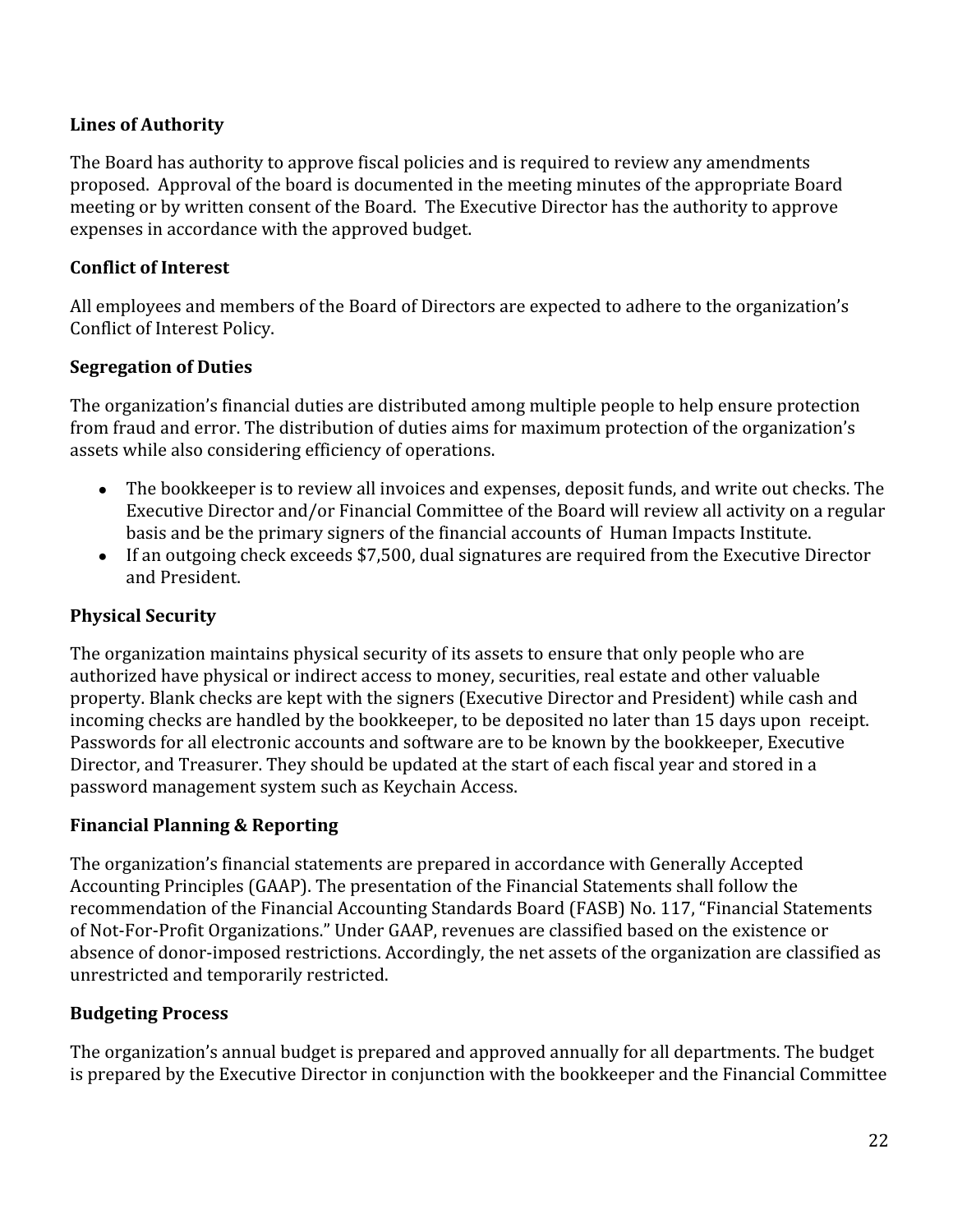of the Board. The budget is to be approved by the Board of Directors prior to the start of each fiscal year. The budget is revised during the year only if approved by the Board of Directors.

- The Executive Director will work together with the bookkeeper, Treasurer, and all program managers to ensure that the annual budget is an accurate reflection of programmatic and infrastructure goals for the coming year.
- The Executive Director, bookkeeper, and the Treasurer will present a draft budget to the Financial Committee at least 60 days prior to the end of the fiscal year and at least 30 days prior to its submission to the full Board of Directors.
- The Financial shall review and approve a recommended fiscal year budget and submit it for approval to the Board of Directors. The budget shall contain revenues and expenses forecasted by month. A chart describing monthly cash flow shall be included.
- The Board of Directors will review and approve the budget at its last meeting prior to the start of the fiscal year.

#### **Internal Financial Reports**

The organization prepares regular financial reports on a quarterly basis. All reports are finalized no later than 30 days after the close of the prior month.

- $\bullet$  The bookkeeper is responsible for producing the following year-to-date reports within 30 days of the end of each month: Statement of Financial Position, Statement of Activities, Budget v. Actual and updated Cash Flow Projection.
- The Executive Director and the Treasurer review financial reports each quarter, and the Financial Committee presents reports to the full Board of Directors on a yearly basis.
- On an annual basis, the Treasurer prepares a narrative report that summarizes the organization's current financial position and includes explanations for budget variance.

#### **Audit**

An audit will be conducted annually and will take place within 90 days of the closing of the books for the fiscal year. The audit will be spearheaded by the Financial Committee of the Board ,which much be composed of no fewer than 3 members. The Treasurer will oversee the hiring of an external CPA firm , and the Executive Director and the bookkeeper will serve as the liaison between the staff and the audit firm. The audit report will be made available to the public via the organization's website and/or through Guidestar.

#### <span id="page-22-0"></span>**Tax Compliance**

#### **Exempt Organization Returns**

In conjunction with the Executive Director and the financial board committee, the bookkeeper will complete annual tax returns to be filed with the Internal Revenue Service and any applicable state and local tax authorities . It must be reviewed by the board before being filed. The Executive Director must sign all tax forms. The Federal tax forms must be completed by May15th each year. The annual tax returns will be made publicly available on the website and/or on Guidestar.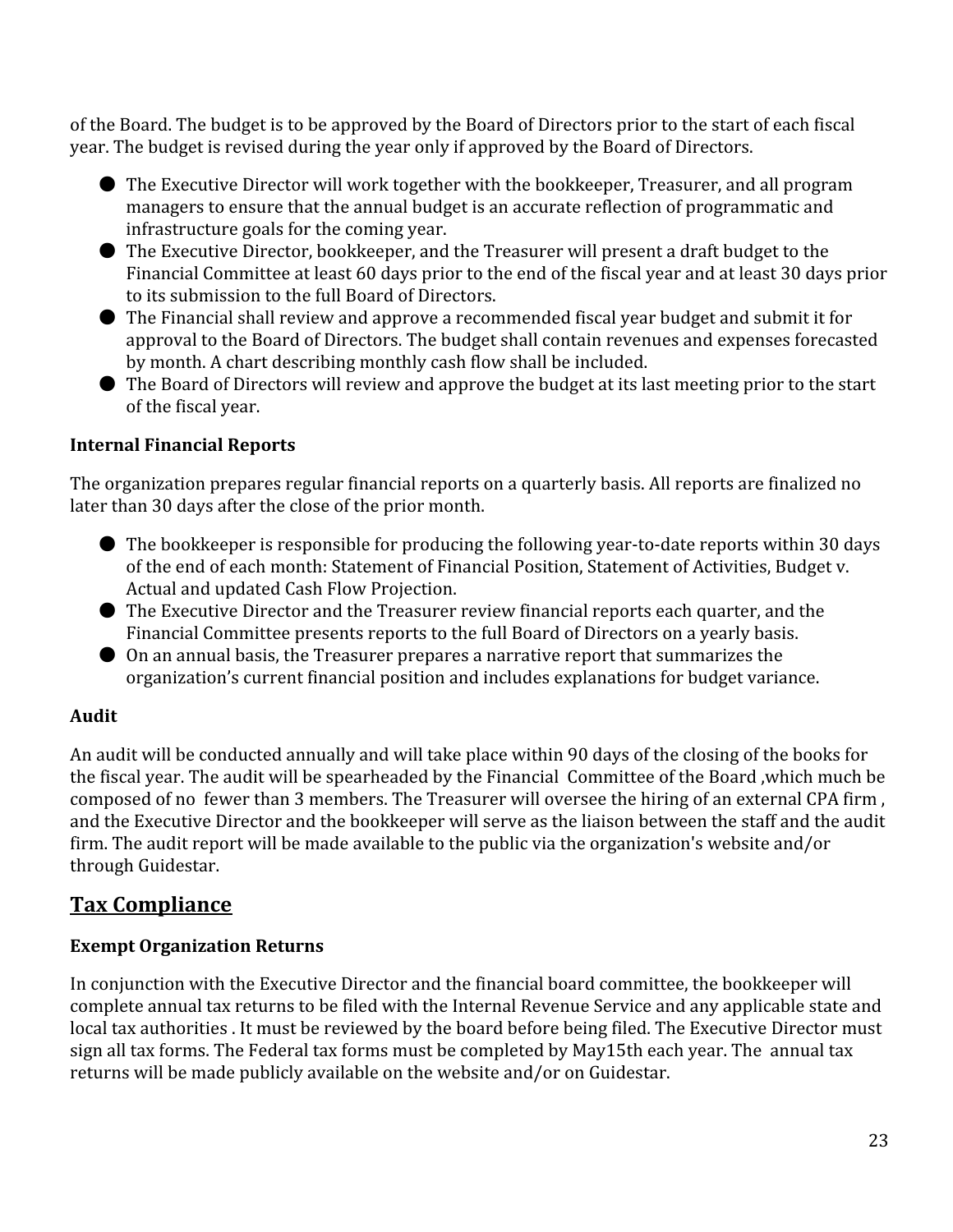Accounts Payable and Accounts Receivable invoices will be prepared upon transaction or monthly. The bookkeeper will prepare the transactions and the Executive Director must approve. All invoices will be kept electronically.

#### **Quarterly/Annual Payroll Reports**

The organization uses an online accounting software to prepare payroll internally with the expectation to outsource payroll with organizational growth. The bookkeeper is responsible for preparing employee W2s, 1099s, and 1096s by January 31st each year and the Executive Director will oversee this responsibility to ensure accuracy and timeliness. The bookkeeper also files quarterly payroll tax reports (941 and DE6) by the filing deadlines and the Executive Director oversees this responsibility.

#### **Income Taxes**

Human Impacts Institute is organized as a nonprofit corporation under the laws of the State of New York and is a tax-exempt organization under Section  $501(c)(3)$  of the Internal Revenue Code and corresponding New York provisions. Donors of cash and/or property are entitled to the maximum charitable contribution deduction allowed by law. The Organization follows the guidance of Accounting Standards Codification (ASC) 740, Accounting for Income Taxes (ASC 740), related to uncertainties in income taxes, which prescribes a threshold of more likely than not for recognition and derecognition of tax positions taken or expected to be taken in a tax return.

#### <span id="page-23-0"></span>**Revenue & Accounts Receivable**

Accounts receivable consist mainly of grant funds receivable from foundation grants, government grants, and contracted services. Additionally, the Organization has a small amount of business and individual contributions.

#### **Invoice Preparation**

All grants and projects are invoiced each month to capture all billable time and expenses and ensure a regular healthy cash flow for the organization. All final invoices for the prior month are completed by the 15th of the following month (ex: June 15th for May).

- The bookkeeper gathers relevant expense documentation, prepares all invoices, and submits to the Executive Director for approval by the 10th of each month.
- The Executive Director determines appropriate collection efforts for long outstanding invoices. The Executive Director is also notified of any receivables that are more than 60 days outstanding and/or more than \$500.

#### **Revenue Recognition**

All contributions will be recorded in accordance with GAAP, with specific attention to standards FASB 116 and 117. Contributions are recorded as pledged or received in accordance with FASB 116, and must be credited to the appropriate revenue lines as presented in the annual budget and coded as designated in the organization's Chart of Accounts.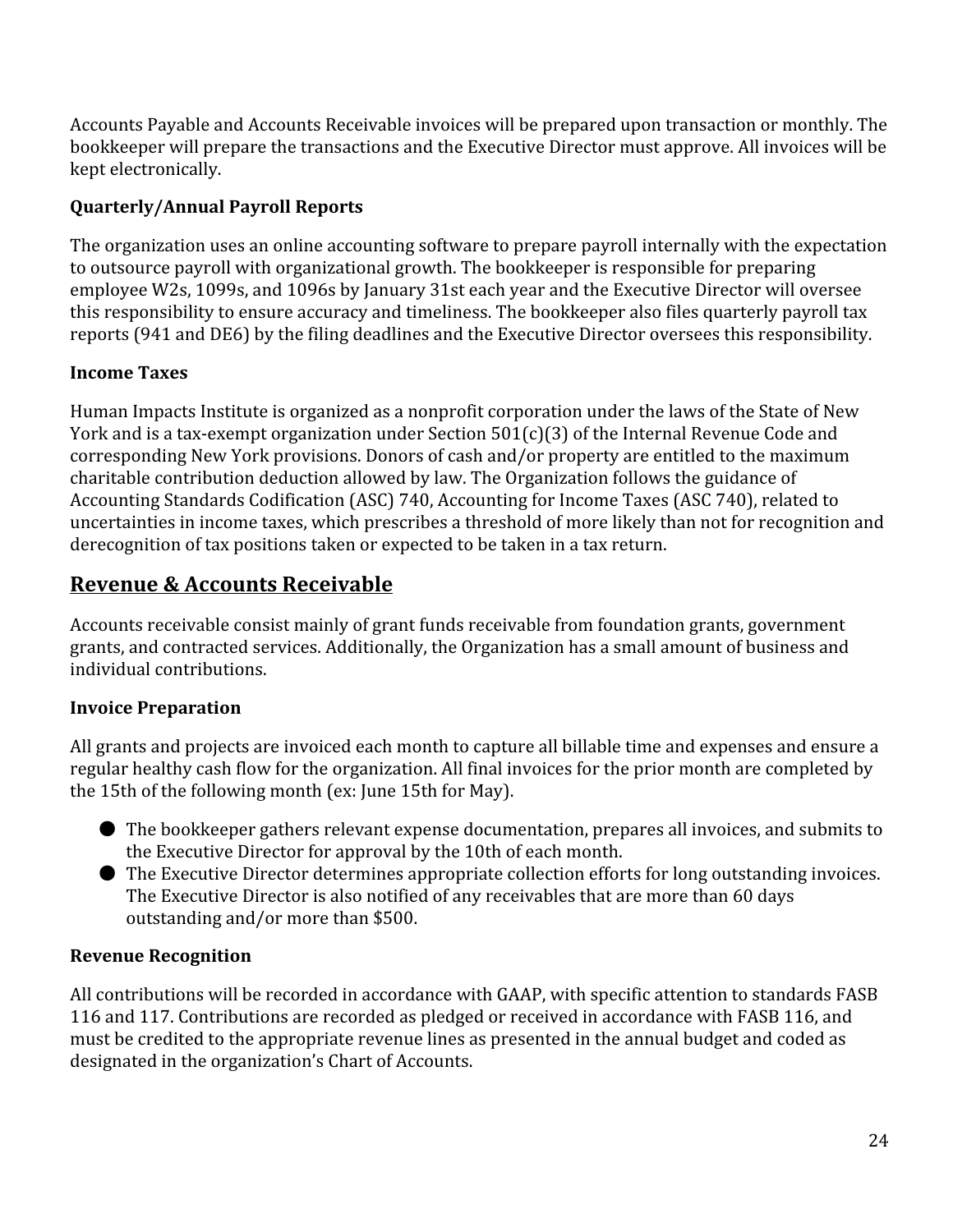#### **Cash Receipts**

All cash and check receipts are to be deposited no more than two weeks after they were received. A picture of the check is to be taken upon attainment and stored in the files of our online Accounting System. Checks must say "For Deposit Only" with the organization's account number before deposit.

#### **Deposits**

Deposits are to be made no later than two weeks after receipt of funds. The bookkeeper, Executive Director, or President may deposit funds at anytime. At time of deposit, the deposit slip must be printed or electronically sent to the bookkeeper.

#### **Gifts-in-Kind**

Gifts-in-kind (GIK) received through private donations are recorded in accordance with GAAP and industry standards. GIK are valued and recorded as revenue at their estimated "fair market value" (FMV), based upon the Organization's estimate of the wholesale values that would be received for selling the goods in its principal exit market considering the goods' condition and utility for use at the time they are contributed by the donor.

FMV for services, goods, and space will be determined by an online search and comparison of one similar service, good, or space for donations valued under \$50,000 and for donations above \$50,000, with at least two similar services, goods, or spaces for within the service region and date of donation.

● Purchase receipts

#### **Principles for Corporate Support or Donations**

The Human Impacts Institute believes that it can best fulfill its mission through a broad base of support from various sources. However, to maintain its independence and objectivity, it seeks to identify any areas where there may be real or apparent conflicts of interest or where the mission, programs, projects and independence of the Human Impacts Institute could be compromised. As part of expanding its base of support, the Human Impacts Institute is willing to consider partnerships with and gifts from the corporate sector. The Human Impacts Institute recognizes that corporations, as profit-centered organizations, have obligations to their shareholders, boards and employees to be successful. The Human Impacts Institute also recognizes that companies support the nonprofit sector not only out of a desire to be helpful, but also with a hope of a return or benefit to the companies. Given these realities and both legal and ethical considerations, the The Human Impacts Institute is willing to negotiate partnerships and accept support from the corporate sector in ways that will benefit and recognize the supporting companies while enabling the The Human Impacts Institute to better achieve its mission without compromising its principles.

#### **General Guidelines**

The The Human Impacts Institute, as an independent nonprofit organization, will accept no cash or real property gift, pledge of support or non-cash gift or services or enter into any partnership with any company or other organization that produces products that are or may be harmful to our community. Nor will the Human Impacts Institute accept any of the above or support from any company or organization that, in the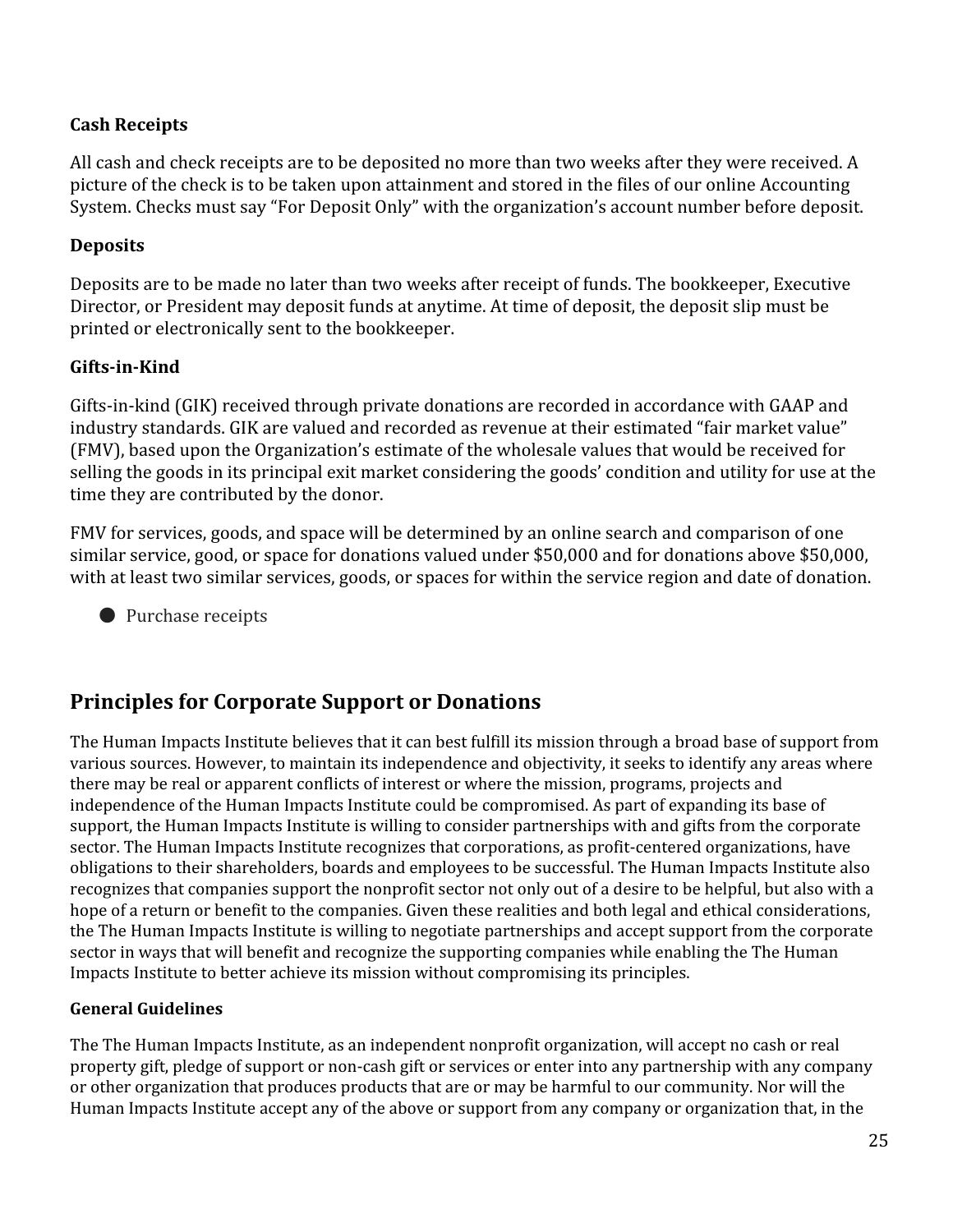judgment of the Human Impacts Institute, exploits students or teachers in its product lines, advertising, marketing, workforce or in any other way.

#### **Principles**

The Human Impacts Institute will at all times maintain an independent position on environmental and educational issues and concerns. The Human Impacts Institute will solicit and accept support only for activities that are consistent with its mission.

The Human Impacts Institute will accept funds for research, informational and educational activities only when the content is to be determined by Human Impacts Institute or an independent group designated by Human Impacts Institute. The Human Impacts Institute will maintain complete control, consistent with any donor restrictions acceptable to the Human Impacts Institute, of all funds provided by corporations, organizations and individuals. The Human Impacts Institute will not accept any support that implies or requires endorsements of products.

Acknowledgements for corporate support will be limited to the companies' names, logos or slogans that are an established part of the supporters' identities, trade names, addresses and telephone numbers. Recognition of major corporate support will be developed in cooperation with the corporate donors and will be consistent with the level of support and the Human Impacts Institute's mission and purposes. The Human Impacts Institute will seek to develop recognition opportunities that are appropriate and meaningful for both the supporting companies and the Human Impacts Institute.

#### **Organization**

The Human Impacts Institute's intangible intellectual assets, including its name, research and other work, will be protected at all times. Donors will not be permitted to use the Human Impacts Institute's name or other items for commercial purposes or in connection with the promotion of any product. The Human Impacts Institute board and staff reserve the right to refuse any donation of cash or other real property, services, non-cash gifts or any other forms of support if such support is not in keeping with the above principles or for other reasons that the Human Impacts Institute deems appropriate.

#### <span id="page-25-0"></span>**Expense & Accounts Payable**

#### **Payroll**

Payroll will be performed by the bookkeeper using the online accounting system. The Organization will outsource payroll with growth. The pay periods will be bi-monthly for all employees. Pay checks will be cut on the 15th and 30th of each month (February 28th).

#### **Time Sheet Preparation & Approval**

All employees, exempt and nonexempt, are required to record time worked, holidays, leave taken for payroll, benefits tracking, and cost allocation purposes.

- Employees complete digital timesheets and submit them to their supervisors on the due date, based on the schedule produced at the beginning of the year.
- Supervisors review, correct if necessary, and approve timesheets to the bookkeeper within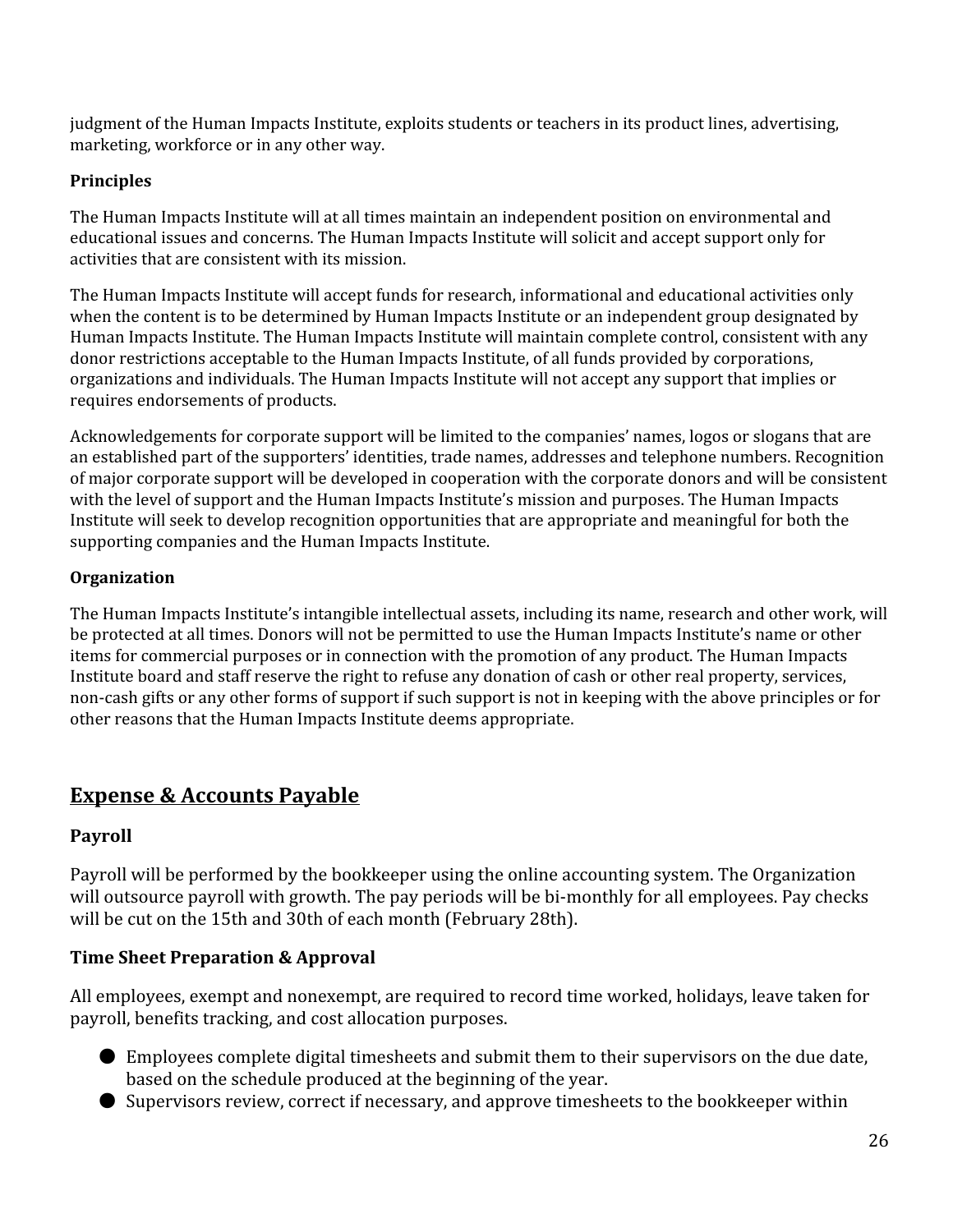three (3) working days from the timesheet due date.

● The Bookkeeper is responsible for entering timesheet information into the payroll and accounting systems as needed. All paid time off balances are maintained within the payroll system, based on the information provided on approved timesheets.

Board approval is required for changes in payroll for management. Management approval is required for changes in payroll for all non-management.

Employees will be added and removed from the payroll system by the Executive Director along with a W4 Withholding form and an I-9 form.

#### **Payroll Preparation & Approval**

Timesheets must be submitted one day before payday (15th and last day of each month). The Executive Director will review timesheets and approve them before the checks are written. If the bookkeeper is unable to prepare payroll, it is the responsibility of the Executive Director to do so.

#### **Pay Upon Termination**

Upon termination, payroll will still be processed on either the 15th or the 30th of each month. The employee will receive payment for all hours worked. The bookkeeper will calculate the final paycheck and the Executive Director will review and distribute the final check to the employee.

#### **Purchases & Procurement**

Any expenditure in excess of \$5000 for the purchase of a single item should have bids from three (3) suppliers if possible. These bids will be reviewed by the Executive Director and the bid award must be specifically approved in advance by the Executive Director and President. Please see ["Procurement](#page-29-0) [Policy"](#page-29-0) for more details.

All purchases over \$25 must be approved by the Executive Director or President.

#### **Independent Contractors**

Independent Contractors will be used for professional services such as accounting, marketing, film and audio editing, and other services outside of the duties of current employees. The Executive Director will establish contracts and verify the classification using our Contractor and Employees checklists.

#### **Invoice Approval & Processing**

All invoices must be approved by the manager of the department for which the expense was incurred. Approved invoices will be paid within 30 days of receipt.

- Invoices and bills will be opened and reviewed by the bookkeeper. The Executive Director or Treasurer will be notified immediately of any unexpected or unauthorized expenses.
- The Bookkeeper will enter all bills into the online accounting system upon receipt.
- Invoices are then routed to the Bookkeeper for authorization prior to payment being issued. If the expense is greater than \$300 and was not authorized through the purchase order system, either the Executive Director or Treasurer must also approve the expenditure.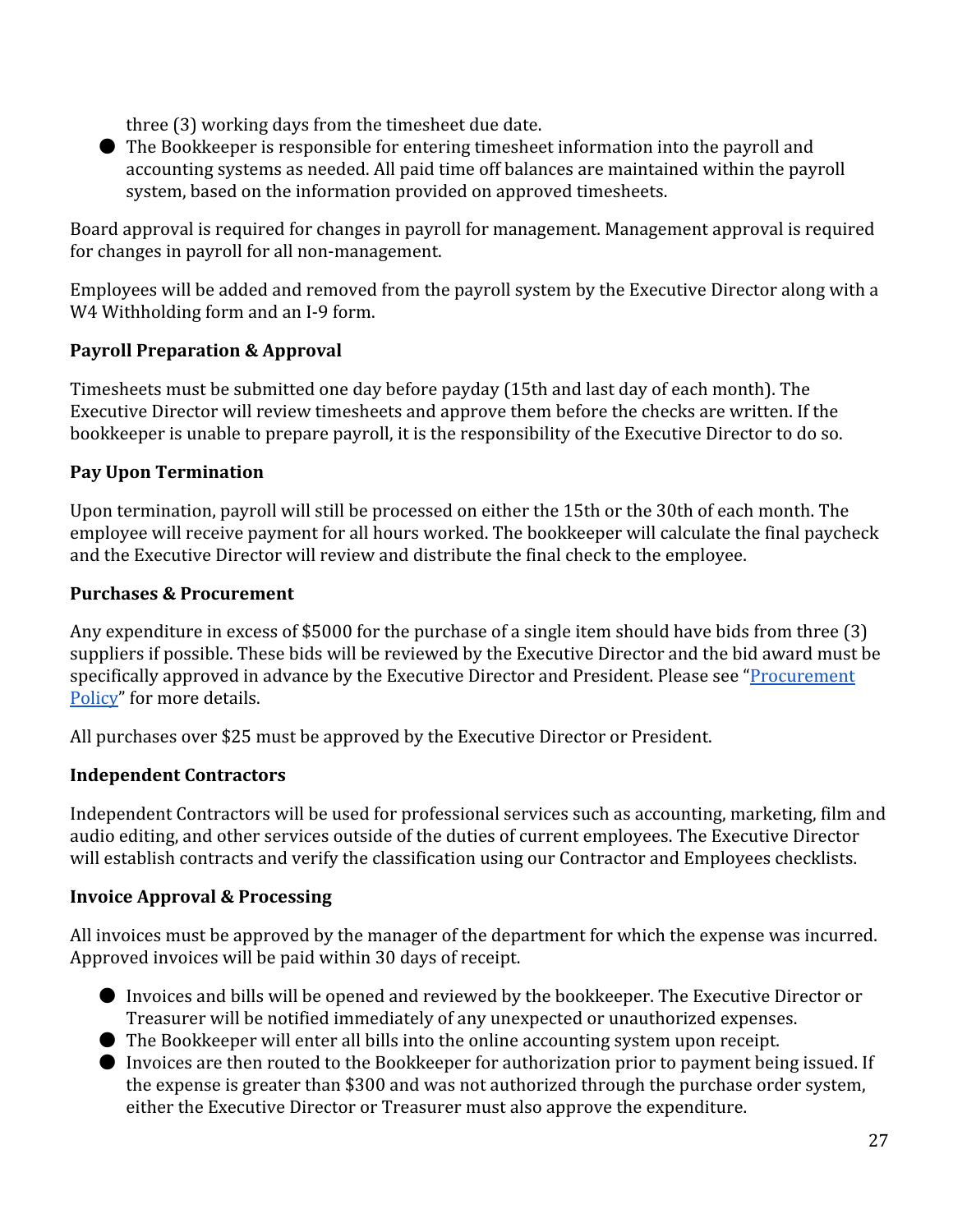● Copies of all invoices paid will be filed in the online accounting system

#### **Cash Disbursements**

Itemized invoices are required from all vendors. The Bookkeeper will prepare checks and the Executive Director or President will sign before being mailed by the Bookkeeper. All expenditures will be recorded in the online accounting system.

#### **Employee Expense Reimbursements**

Employees will be reimbursed for all expenses relating directly to the programs of Human Impacts Institute. Preauthorization is required for all expenses except for in emergency situations. All reimbursement expenses must be recorded using the Xero mobile app. Receipts must be photographed and uploaded into our Accounting software. Expense approvals will be made by the bookkeeper. If the bookkeeper is creating a reimbursement expense claim, the Executive Director must approve. They will be distributed directly into the bank account of employees or a check will be written out to contractors and interns.

#### **Travel Expenses**

Travel expenses such as room and board, transportation, and meals may be eligible for reimbursement upon agreement with the Executive Director.

#### **Credit Cards**

Company credit cards will be issued to the Executive Director and President and, upon approval, to selected staff members for purchasing goods and services in accordance with the Organization's mission and programs. All expenditures on credit cards will follow the guidelines of the Organization's Purchases and Procurement Policies. Receipts from purchases must be provided to the bookkeeper within 30 days of purchase or upon request. The bookkeeper will reconcile all credit card statements and enter credit card charges and receipts into the financial accounting system.

If an unrecognized charge appears, the bookkeeper will notify the Executive Director or President immediately, who will be responsible for taking appropriate steps for reporting charges to the credit cards companies.

#### <span id="page-27-0"></span>**Asset Management**

#### **Net Assets**

The Organization's net assets and changes therein are classified and reported as follows:

Permanently Restricted Net Assets – Permanently restricted net assets represent the historical dollar amounts of gifts, including pledges and trusts, subject to donor-imposed stipulations to be invested in perpetuity, and only the income may be available for program operations.

Temporarily Restricted Net Assets – Temporarily restricted net assets comprise gifts, including pledges and trusts, as well as income and gains that can be expended, but for which restrictions have not yet been met. Such restrictions include purpose restrictions wherein donors have specified the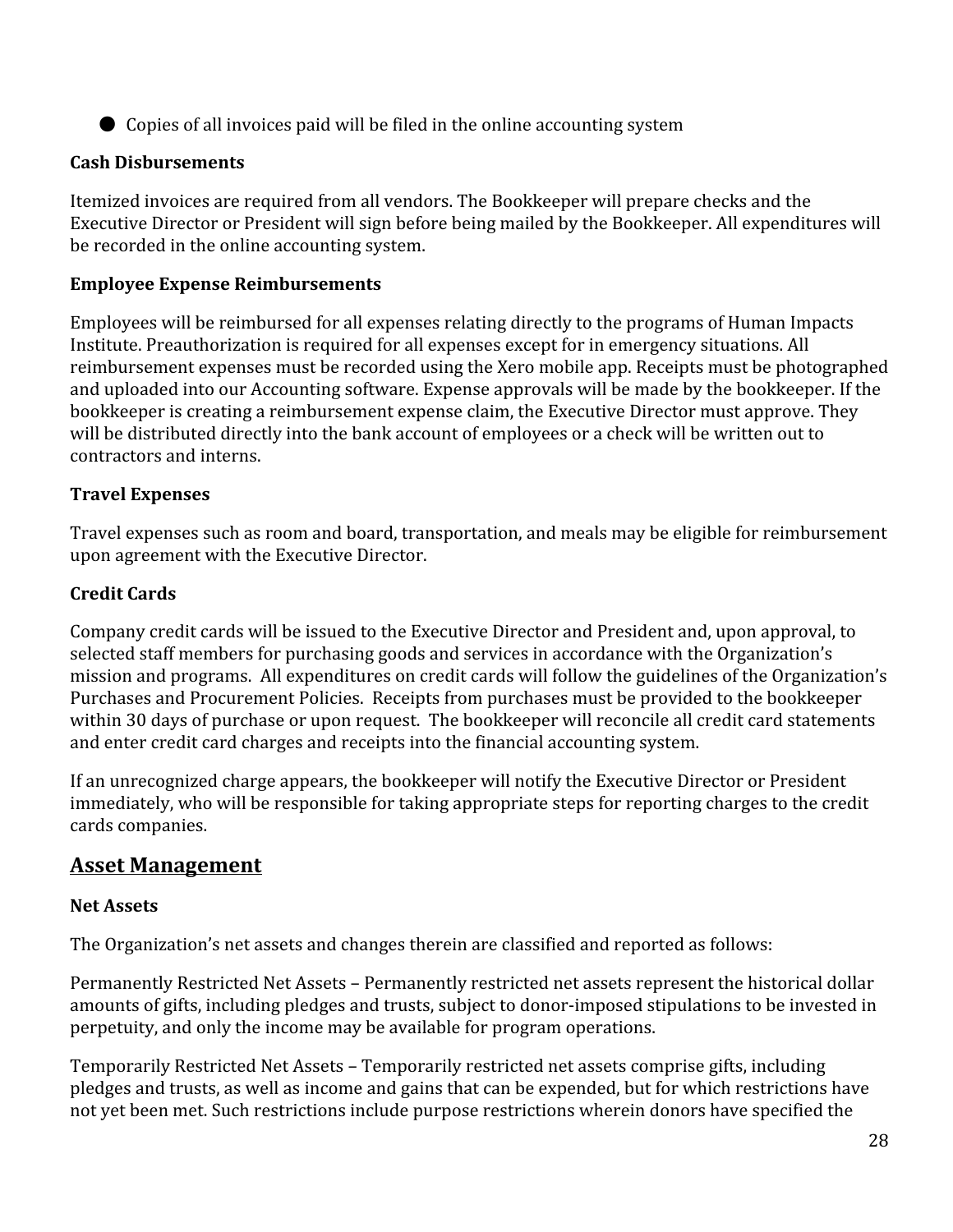purpose for which the net assets are to be spent or time restrictions are imposed or implied by the nature of the gift (pledges to be paid in the future, life-income funds, and unappropriated earnings of permanent endowments). When a restriction is fulfilled, temporarily restricted net assets are reclassified to unrestricted net assets and reported in the consolidated statements of activities as net assets released due to satisfaction of program restrictions.

Unrestricted Net Assets – Unrestricted net assets are all the remaining net assets of the Organization. The only limits on unrestricted net assets are broad limits resulting from the nature of the Organization and purposes specified in its articles of incorporation or bylaws and any limits resulting from contractual agreements.

#### **Capital Purchases and Capitalization Threshold Policy**

#### **Definition and Threshold:**

Capital purchases comprise furniture, fixtures, equipment, software, leasehold improvements, etc. that meet two criteria:

- 1. a useful life of more than one year, and
- 2. cost more than a certain amount.

The Human Impacts Institute's Board of Directors has established \$ 1,000 as the threshold amount for capitalization.

#### **Competitive bid:**

For purchases in excess of \$1,000, competitive bids (minimum two) should be sought when appropriate.

#### **Approval:**

The Human Impacts Institute's Capital Budget, when applicable, is updated each year and should include proposed capital purchases that are anticipated to take place during the year. Those purchases itemized within the approved capital budget are considered approved.

The Human Impact Institutes's Capital Budget includes a discretionary fund of \$1,000 that can be accessed by the executive director without prior approval, provided resources are available, and with the stipulation that the board be informed of any use of the fund at the next regular meeting.

Capital purchases not within the approved capital budget, or beyond the scope of the discretionary fund, must be specifically approved by the finance committee of the Board of Directors. To seek such approval the Executive Director must provide the price and rationale for the purchase and assurance of availability of financial resources to support the purchase.

#### **Recordkeeping:**

The Human Impacts Institute shall maintain a list of fixed assets showing the date of the acquisition, its cost, and a schedule for depreciation of the asset. The Human Impacts Institute shall keep on file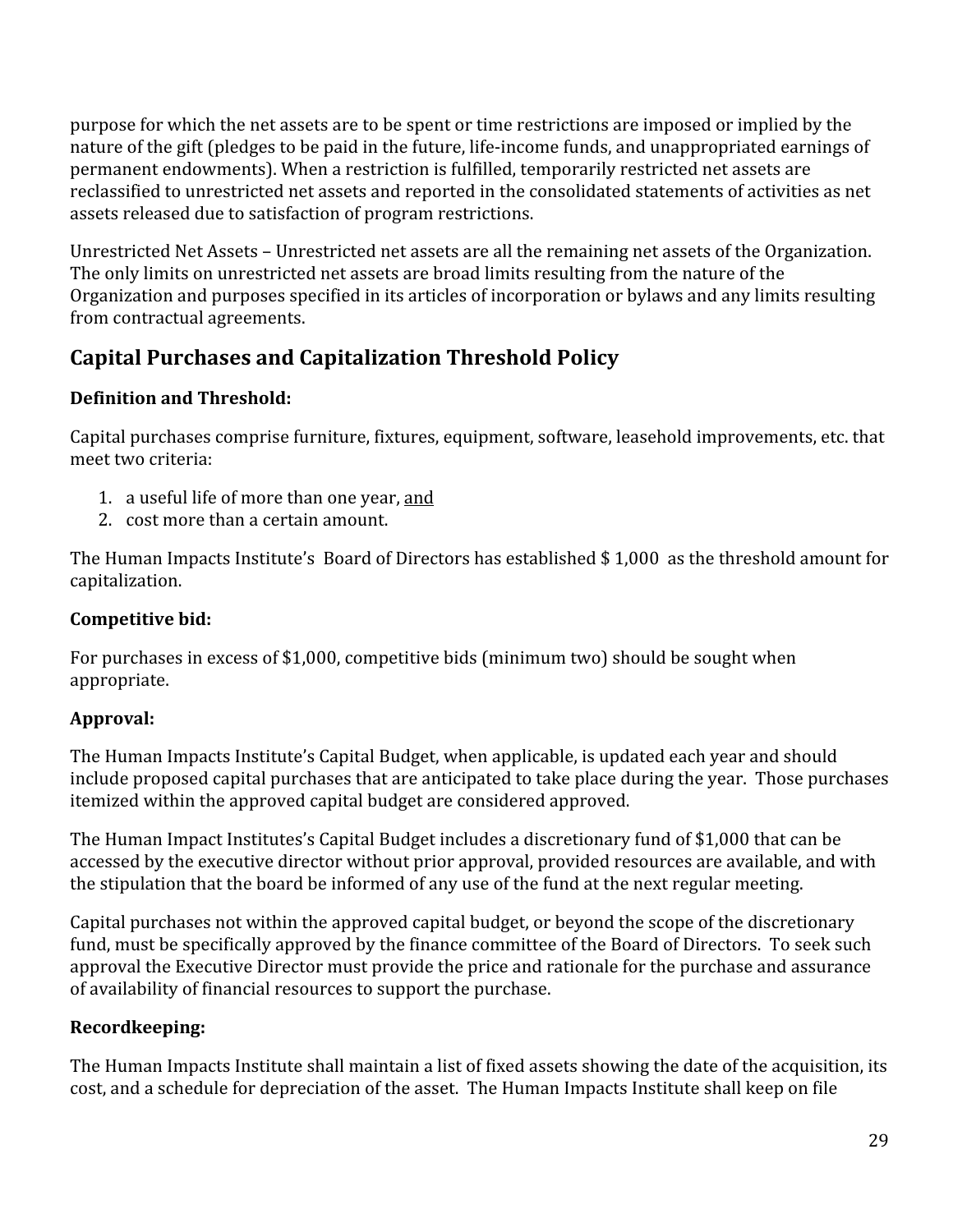documentation for each purchase.

Annual depreciation expense will be included in Human Impact Institute's annual operating budget.

For each purchase, the Executive Director shall evaluate whether the acquisition will have an impact on insurance coverage, determine if present coverage valuations are adequate, and obtain additional coverage if necessary.

#### **Employee Retirement Accounts**

The Organization does not provide retirement accounts to its employees at this time.

#### **Operating Reserve**

The target minimum operating reserve fund for the organization is three (3) months of average operating costs. The calculation of average monthly operating costs includes all recurring, predictable expenses such as salaries and benefits, occupancy, office, travel, program, and ongoing professional services.

• The amount of the operating reserve will be calculated each year after approval of the annual budget, reported to the Finance Committee and Board of Directors, and included in regular financial reports.

• The operating reserve will be funded with surplus unrestricted operating funds. The Board of Directors may from time to time direct that a specific source of revenue be set aside for operating reserves. Examples may include one-time gifts or bequests, special grants, or special appeals.

• To use the operating reserves, the Executive Director will submit a request to the Finance Committee of the Board of Directors. The request will include the analysis and determination of the use of funds and plans for replenishment. The organization's goal is to replenish the funds used within twelve (12) months to restore the operating reserve fund to the target minimum amount.

# <span id="page-29-0"></span>Procurement Policy

As a recipient of donor funds, one of our goals is to ensure that money received is used to deliver needed services to beneficiaries as efficiently and cost-effectively as possible.

#### **1. STANDARDS OF CONDUCT FOR PROCUREMENT PERSONNEL**

- 1. No employee will be involved in selecting or overseeing procurement if there is real or perceived conflict of interest, i.e. employee or any family member has a financial interest in the business being considered to deliver goods or services.
- 2. No employee will accept gratuities, gifts, favors or anything of monetary value from vendors, sub-agreement contractors or parties. Exceptions can be made if gift is unsolicited and valued less than \$25.00.
- 3. Employees who are proven to violate this code of conduct will be removed from the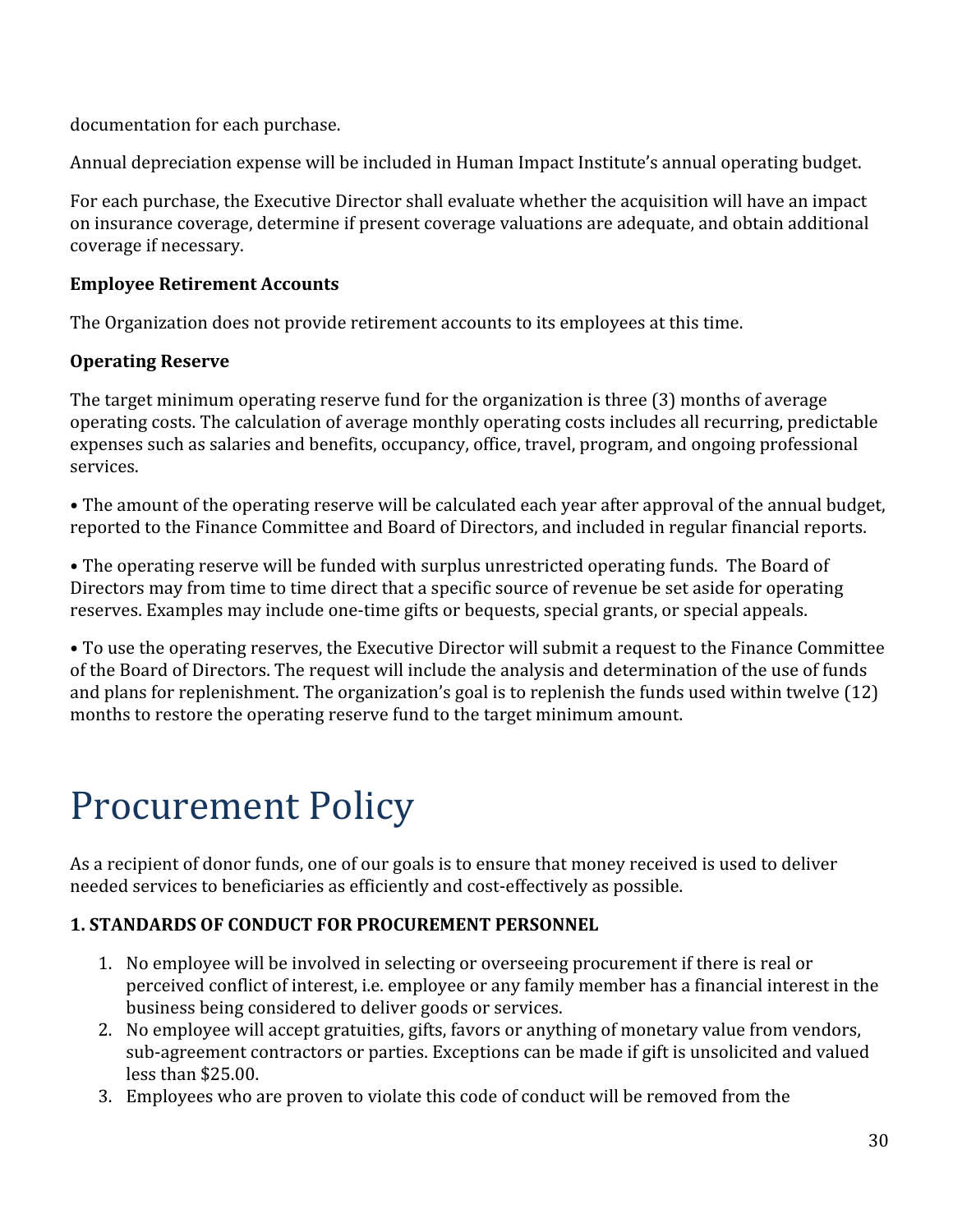#### procurement process.

#### **2. PROCUREMENT PROCESS**

When evaluating procurement of items, both lease and purchase alternatives will be evaluated for best use of funds.

Note: Sub-recipients are held to the same funding agency procurement requirements as prime recipients.

#### **2.1 Procurement process for items or services more than the micropurchase threshold (\$7,500)**

A minimum of three bids must be secured by the program/financial staff. Solicitations will:

- $\bullet$  provide detailed information on exactly what is being sought
- contain clear instructions for vendors on what to include in their proposals or quotations, how to submit them and by when; and
- list how each proposal will be evaluated
- 3 person Procurement Committee drawn from the relevant staff and Board Members will review the obtained bids, confirming no vendor is on any Excluded Party List. They will then select the best option based on allowability, cost/value, timeliness, and prior execution.
- Procurement committee will be in receipt of the Human Impacts Institute MWBE policy and will make due considerations in light of the MWBE policy

A voucher/contract/ TOR will be prepared by this team and include the grant to which the cost is assigned.

When reviewing bids, the Procurement Committee will make positive efforts to utilize small businesses, minority-owned firms, and women-owned businesses whenever possible, as stated in MWBE policy contact information for the purchaser and the vendor; period of performance; description of goods or services provided; warranties in effect; quantities to be purchased; prices (clearly state if tax is included or excluded); payment terms, including if it is a fixed-price agreement or time and materials agreement; delivery terms and address as applicable; suspension/termination clauses in the event that the vendor does not deliver the goods.

Upon receipt of the goods/services or consultancy and after inspection of final product, a final payment will be transmitted and a completion document will be emitted and filed with the appropriate grant documentation.

**2.2 Procurement process for items or services for equal to or less than the micropurchase threshold (\$7,500)** The solicitation of 3 bids is not necessary. However the remainder of the pre-procurement and procurement procedures will be in effect.

For anything equal to or less than \$1,000.00 (one thousand USD) the Administrative/Finance team may authorize procurements by directly consulting the Executive Director (and not convening the Procurement Committee members).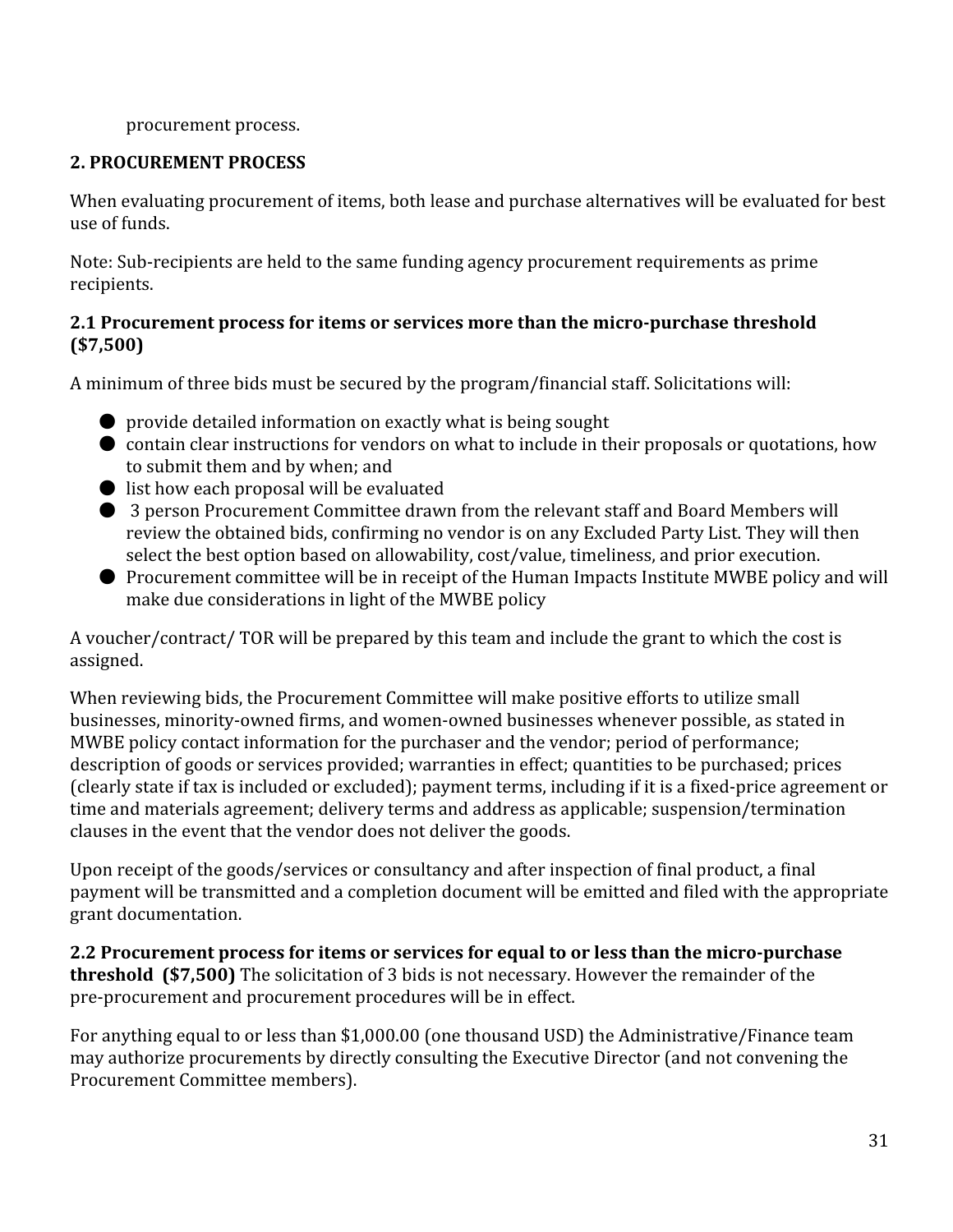NOTE: For procurement using U.S. Federal funding, any item/service/consultancy costing more than \$5,000 must have a budget category and must be approved by the Executive Director or President overseeing the grant. Procurement personnel must ensure that the item is:

- Included in standard budget categories
- Allowable
- Not a restricted or prohibited commodity

When U.S. Federal funds are being used to make expenditures, U.S. Federal funding published guidelines that are not directly referenced in this policy will be followed when applicable.

# <span id="page-31-0"></span>Document Retention Policy

#### RECORD RETENTION AND DESTRUCTION POLICY STATEMENT OF POLICY

This policy covers all records and documents, regardless of physical form, contains guidelines for how long certain documents should be kept and how records should be destroyed. The policy is designed to ensure compliance with federal and state laws and regulations, to eliminate accidental or innocent destruction of records and to facilitate the operation of the Human Impacts Institute by promoting efficiency and freeing up valuable storage space.

#### RETENTION SCHEDULE AND ADMINISTRATION

The Human Impacts Institute's Record Retention Schedule is set forth in Appendix A. The Executive Director shall administer this Policy and serve as "administrator". The Administrator is also authorized to: make modifications to the Record Retention Schedule from time to time to ensure that it is in compliance with local, state and federal laws and includes the appropriate document and record categories for the Association; monitor local, state and federal laws affecting record retention; annually review the record retention and disposal program; and monitor compliance with this policy.

#### ELECTRONIC DOCUMENTS AND RECORDS

Electronic documents will be retained as if they were paper documents. Therefore, any electronic files that fall into one of the document types in Appendix A will be maintained for the appropriate amount of time. If an employee has sufficient reason to keep an email message, the message should be printed in hard copy and kept in the appropriate file or moved to an "archive" computer file folder.

#### SUSPENSION OF RECORD DISPOSAL IN THE EVENT OF LITIGATION OR CLAIMS

No director, officer, employee, volunteer or agent of the Association shall destroy, dispose of, conceal, or alter any record or document while knowing that it is or may be relevant to an anticipated or ongoing investigation or legal proceeding conducted by or before a federal, state or local government agency, including tax and regulatory agencies, law enforcement agencies, and civil and criminal courts, or an anticipated or ongoing internal investigation, audit or review conducted by the Association. During the occurrence of an anticipated or ongoing investigation or legal proceeding as set forth above,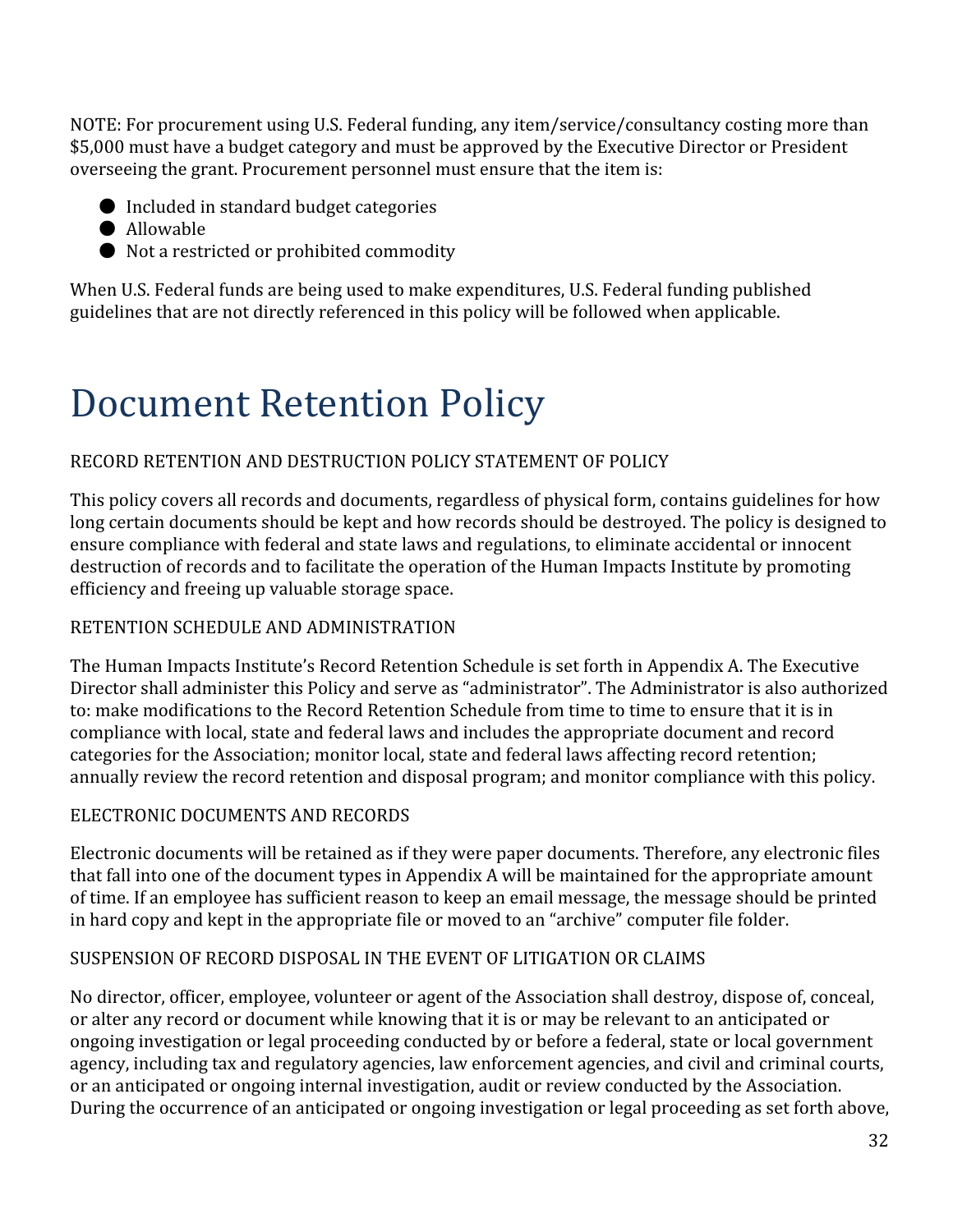the Administrator shall suspend any further disposal of documents until such time as the Administrator, with the advice of counsel, determines otherwise. The Administrator shall take such steps as necessary to promptly inform all staff of any suspension in the further disposal of documents.

#### APPENDIX A – RECORD RETENTION SCHEDULE

#### **Keep these records in electronic version permanently and paper copies for five years**

- **●** Articles of Incorporation
- Audit reports, from independent audits
- Corporate resolutions
- Checks
- Determination Letter from the IRS, and correspondence relating to it
- $\bullet$  Financial statements (year-end)
- Insurance policies
- Minutes of board meetings and annual meetings of members
- Real estate deeds, mortgages, bills of sale
- Tax returns
- Invoices

#### <span id="page-32-0"></span>**Defining Administrative Costs and Duties 12**

Nonprofits that file IRS [Form](http://www.nolo.com/legal-encyclopedia/irs-form-990) 990 must allocate their annual expenses into three categories:

- "Program expenses"— are expenses directly related to carrying out the Organization's mission, and that result in goods or services being provided.
- $\blacksquare$  "Administrative expenses" are defined as costs related to administering the day-to-day activities of the Organization. These expenses do not directly relate to the purpose for which the organization exists and includes activities such as bookkeeping, management, and governance. expenses for your nonprofit's overall operations and management—for example, costs of board of directors' meetings, general legal services, accounting, insurance, office management, auditing, human resources, and other centralized services, and "Administrative costs", on the other hand, are how you exist as a nonprofit. Admin costs are incurred as you direct and control your organization itself. Paying certain employees' salaries, purchasing office supplies, and paying the electric bill so the lights keep working are all examples of the admin costs that you incur in the process of remaining a going concern.
- "Fundraising expenses"—include costs for publicizing and conducting fundraising campaigns, maintaining donor mailing lists, conducting special fundraising events, and any other activities that

<sup>&</sup>lt;sup>1</sup> http://blueavocado.org/content/board-members-guide-nonprofit-overhead

<sup>2</sup> <http://overheadmyth.com/>

http://www.nolo.com/legal-encyclopedia/reporting-nonprofit-operating-expenses.html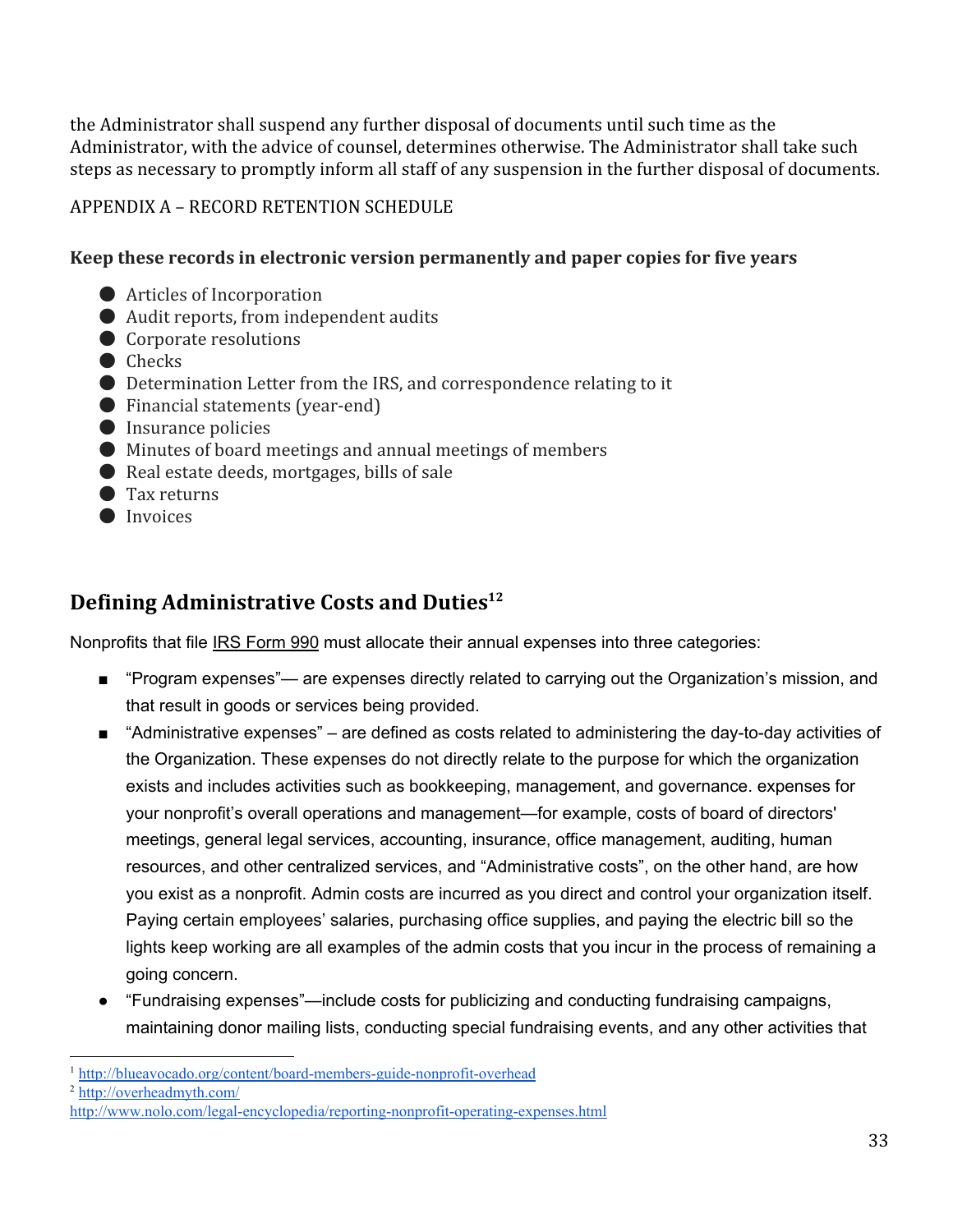involve soliciting contributions. Examples of these expenses are the costs of holding a fundraising event, solicitation of contributions, or salary of individuals involved in the fundraising process. These are costs of all activities that relate to an appeal for financial support or for a contribution to an organization. Examples of these expenses are the costs of holding a fundraising event, solicitation of contributions, or salary of individuals involved in the fundraising process.

Together, administrative expenses and fundraising expenses make up a nonprofit's "overhead," or "operating expenses."

#### <span id="page-33-0"></span>**Continuity of Operations Plan\***

In case of an emergency, employees and members of the team should contact the Executive Director or Board President for instructions and resources. The Executive Director is responsible for IT response and coordination, the Board President is responsible for assisting with community outreach and program continuity, and the bookkeeper is responsible for continuity of financials operation. If necessary, an alternate meeting site will be selected by the Executive Director. In the case of no availability of meeting space, staff and volunteers will work remotely and communicate via telephone or Google hangouts for check-ins until a space is available.

#### <span id="page-33-1"></span>**Emergency Preparedness Policy\***

Due to the small size of the organization, in the case of an emergency (medical, fire, bomb threat, chemical/biological threat, etc.), any affected parties should call 911, then notify the Executive Director or President, if the Executive Director is not available. All should vacate the premises immediately and seek the nearest, safe shelter.

# Employee/Consultant Checklist

Although an individual's employment status can have major consequences on an employer's obligations under various state and federal laws, none of the laws clearly define the term "employee" or "employment." Instead, New York, Connecticut, and New Jersey courts consider a number of factors to classify individuals as employees or independent contractors.

However, the most important factor in determining whether an individual is an employee or an independent contractor is: the organization's *right to control* the individual's results and the method or means he uses to achieve those results. [1](http://www.probonopartner.org/PBPGuide/PBPHandbook-03.htm#1) In general, organizations have much more *control* over employees than independent contractors who, as their name implies, work more "independently." Generally, if an organization can dictate only the result of the work, as opposed to the means or the manner by which the work is done, the person is more likely an independent contractor. Examples of independent contractors may include certain professionals, such as: certified accountants, whose work entails a large degree of independence; artists, whose work requires expressive freedom; and skilled laborers such as plumbers and electricians.

While the level of control over the individual is of primary importance, to determine if person is an employee or an independent contractor, courts examine all facts and circumstances of the working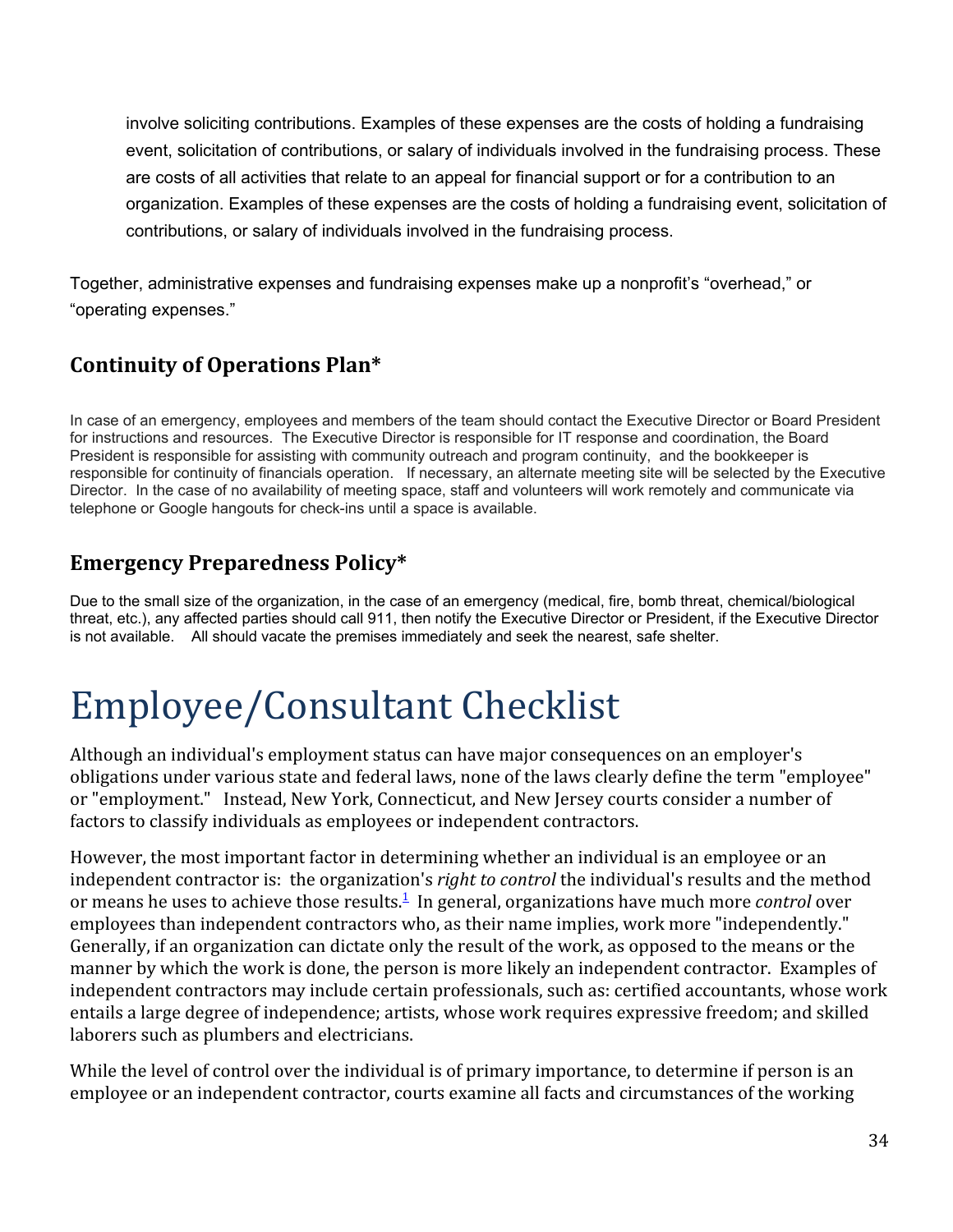relationship, which may include the following

#### **Employee Definition**

- The individual is required to follow the organization's instructions;
- The amount of integration of the individual into the organization's business;
- Whether the organization hires, fires, and pays assistants used by the individual, or whether the individual has discretion to use assistants as he/she sees fit;
- $\bullet$  The existence of a continuing relationship between the individual and the organization;
- The establishment of a set amount of work hours;
- $\bullet$  Whether the individual must devote substantially full time to the organization;
- $\bullet$  Whether the individual works on the organization's premises:
- $\bullet$  Whether the individual works according to a sequence set by the organization;
- Whether the individual must submit regular or written reports to the organization;
- $\bullet$  Whether the individual is paid by time rather than by project;
- Whether the individual is reimbursed for expenses;
- Whether the individual furnishes his or her own tools and materials;
- $\bullet$  Whether the individual has invested in the facilities for performing the services;
- $\bullet$  Whether the individual can realize a profit or a loss;
- Whether the individual works for more than one organization at a time;
- Whether the organization has the right to discharge the individual; and
- Whether the individual has the right to terminate his or her relationship with the organization.

Determining whether a worker is an independent contractor or an employee is always a fact-specific determination. The key however, is to remember that control is the most significant issue when determining a person's employment status.

#### **Volunteer Definition**

Federal law, under the federal Fair Labor Standards Act, (FLSA) defines individuals that provide services without any expectation of compensation, and without any coercion or intimidation, as "volunteers" (non-employees).

However, there are all sorts of nuances to this definition. For instance, if a volunteer receives a small payment or something of value in exchange for volunteering, is the worker automatically an employee even if she or he didn't "expect" to be paid? What about a worker who is not compensated but receives college credit for her work? Still a volunteer? Maybe, maybe not.

- Is the worker motivated by a personal civic, humanitarian, charitable, religious or public-service motive?
- $\bullet$  Are the services performed typically associated with volunteer work?
- Are the services provided different from those typically performed by paid workers and are the hours of service less than full time?
- How much control does the nonprofit exert over the volunteer while she or he is performing services?
- Does the volunteer typically arrange his or her own schedule to provide services when it is convenient for the volunteer?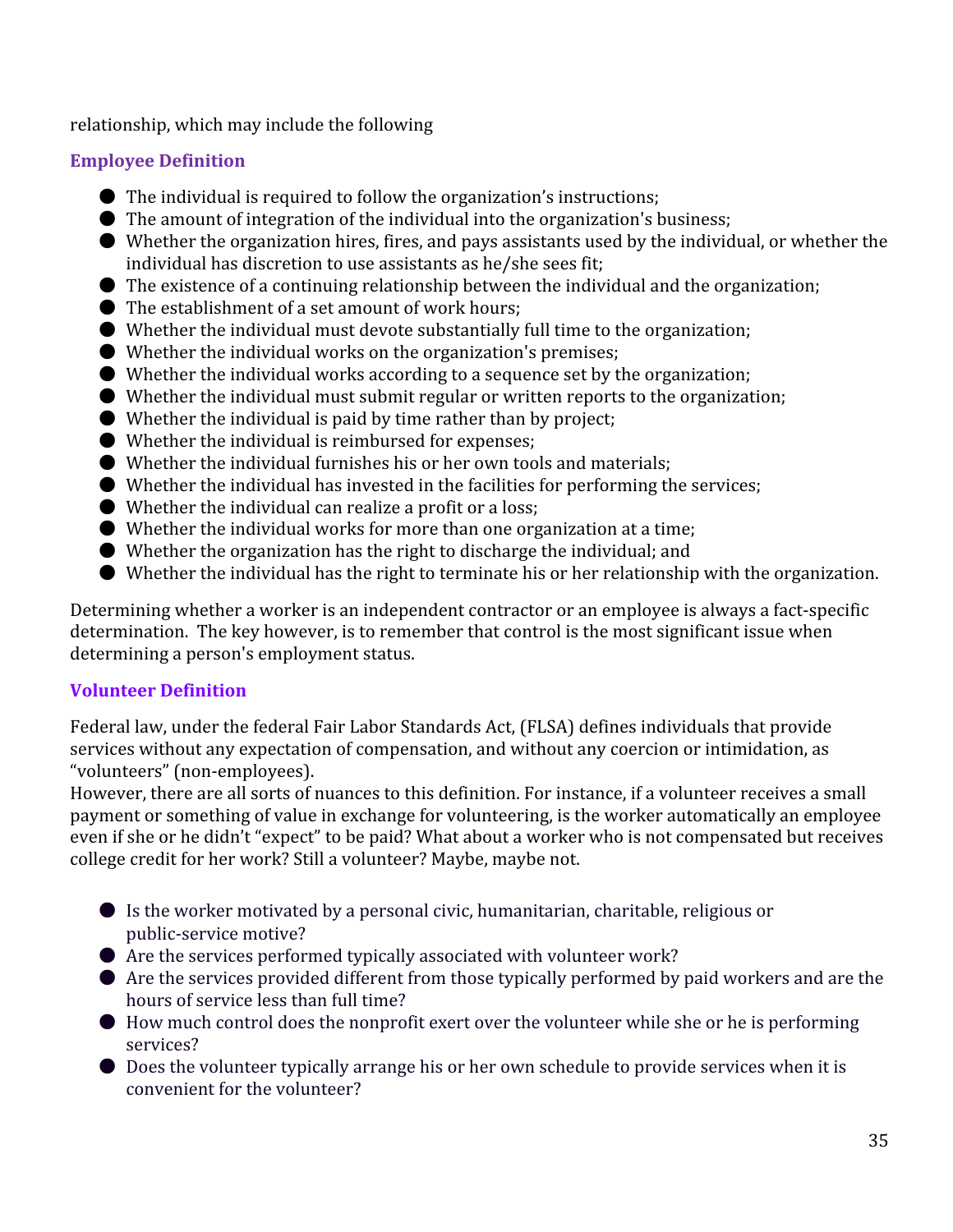#### **Independent Contractor**

Obtain a Federal Employer Identification Number from the Federal Internal Revenue Service (IRS) or have filed business or self-employment income tax returns with the IRS based on work or service performed the previous calendar year;

- $\bullet$  Maintain a separate business establishment from the hiring business;
- Perform work that is different than the primary work of the hiring business and perform work for other businesses;
- Operate under a specific contract, and is responsible for satisfactory performance of work and is subject to profit or loss in performing the specific work under such contract, and be in a position to succeed or fail if the business's expenses exceed income.
- Obtain a liability insurance policy (and if appropriate, workers' compensation and disability benefits insurance policies) under its own legal business name and federal employer identification number;
- $\bullet$  Have recurring business liabilities and obligations;
- If it has business cards or advertises, the materials must publicize itself, not another entity;
- Provide all equipment and materials necessary to fulfill the contract; and
- The individual works under his/her own operating permit, contract or authority.

## Draft Contracts

**[Employee](https://docs.google.com/document/d/18hiREN6MbLmTJIHaeZz7a48DMu0WovwZqR4k0ecnRzk/edit) Contract Template Intern [Contract](https://docs.google.com/document/d/1grFdGW1IbN-0sFlEst3OXMZjlCETSUZT5JrkRDdFCfk/edit)Template**

## Documents and process for joining Human Impacts Institute

New [Employee](https://drive.google.com/a/humanimpactsinstitute.org/folderview?id=0B6Q2RN2BNCkpfl9ISTIxSndSZDlXZVBrNEVtdTZmNXgtWHROSDRWcjduWXAyNTVsbXR5OU0&usp=sharing) Packet

New [Consultant](https://drive.google.com/a/humanimpactsinstitute.org/folderview?id=0B6Q2RN2BNCkpfjVlcTVvZlZLSktlMGlfOV9rbk5JSGI2ZlZITTNoTHpRUURmeldMdFJaTjA&usp=sharing) Packet

### <span id="page-35-0"></span>**Great Ideas for Policies**

New York State Guidance: [http://www.nyc.gov/html/nonprofit/downloads/pdf/Internal%20Controls%20and%20Financial%2](http://www.nyc.gov/html/nonprofit/downloads/pdf/Internal%20Controls%20and%20Financial%20Accountability%20for%20Not-for-Profit%20Board%20OAG.pdf)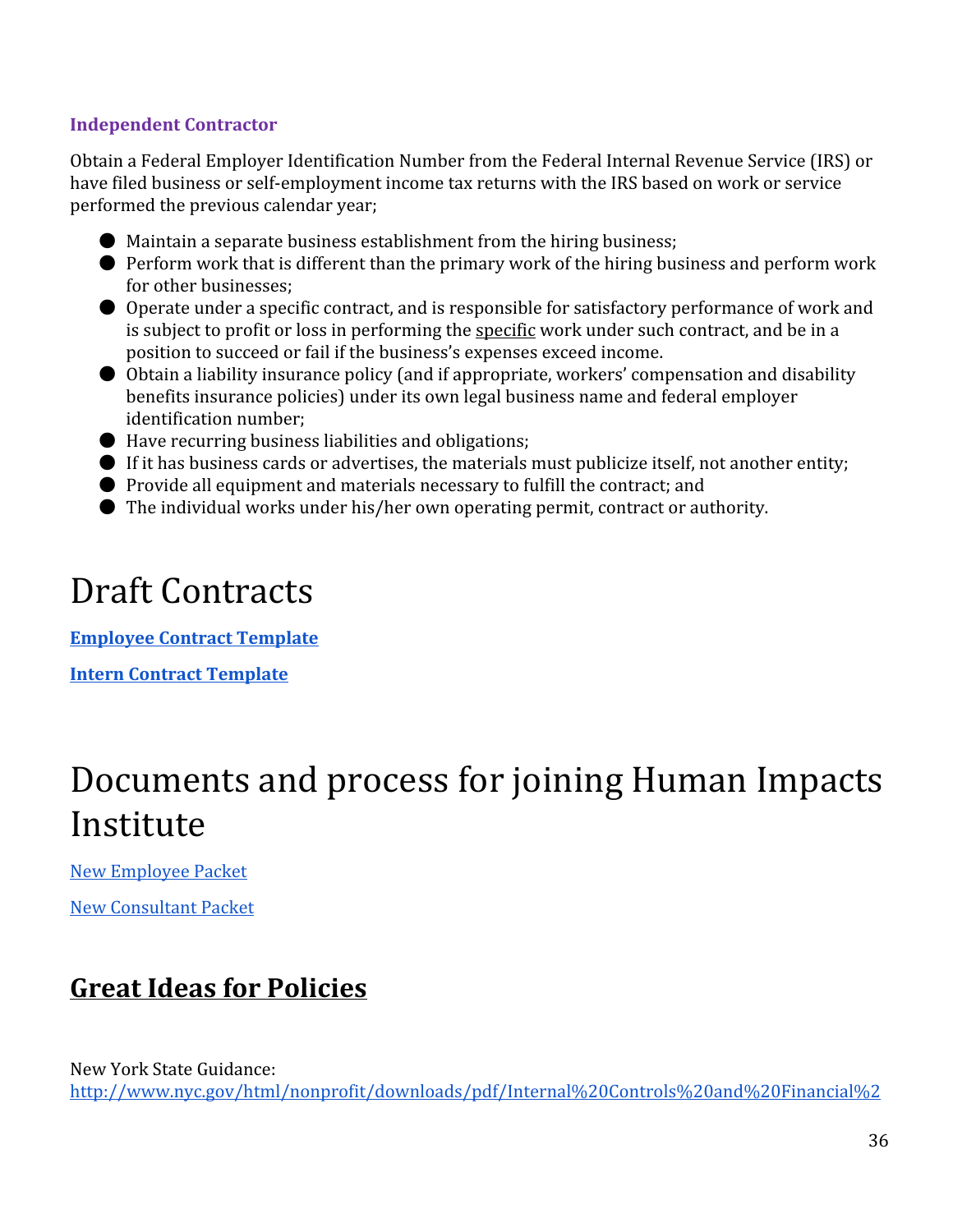#### 0Accountability%20for%20Not-for-Profit%20Board%20OAG.pdf

#### Policy advice:

[http://www.compasspoint.org/sites/default/files/documents/Guide%20to%20Fiscal%20Policies%2](http://www.compasspoint.org/sites/default/files/documents/Guide%20to%20Fiscal%20Policies%20and%20%20Procedures.pdf) [0and%20%20Procedures.pdf](http://www.compasspoint.org/sites/default/files/documents/Guide%20to%20Fiscal%20Policies%20and%20%20Procedures.pdf)

Google: https://investor.google.com/corporate/code-of-conduct.html

Upworthy: <http://www.upworthy.com/jobs>

#### Fiscal Controls:

[http://www.compasspoint.org/sites/default/files/documents/Guide%20to%20Fiscal%20Policies%20and%](http://www.compasspoint.org/sites/default/files/documents/Guide%20to%20Fiscal%20Policies%20and%20%20Procedures.pdf) [20%20Procedures.pdf](http://www.compasspoint.org/sites/default/files/documents/Guide%20to%20Fiscal%20Policies%20and%20%20Procedures.pdf)

#### **Compliance from Grants Gateway:**

- Quorum of the board of directors must meet in compliance with the organization's bylaws
- Board of directors take minutes of all meetings and maintain records of such meetings consistent with its bylaws
- $\bullet$  Board must review financial statements on a regular and consistent basis (monthly, bi-monthly, etc)
- Organization must separated its fiscal and legal functions.\*
- Senior management team formally review your organization's overall performance data on a frequent and consistent basis? If so, how frequently is performance data reviewed? If not, what is your organization's practice?\*
- Is your board's committee structure and the number of times each committee met during the past fiscal year consistent with the organization's bylaws?
- Board of Directors must meet and approve:
	- Annual operating budget
	- Policies and Procedures
	- Executive Performance and Compensation
	- Fundraising Plan
	- Internal Controls
	- Fiscal Controls
	- Annual Audit
	- Form 990
	- Program Operations and Performance Outcomes

#### <span id="page-36-0"></span>**Employee vs. Contractor Information**